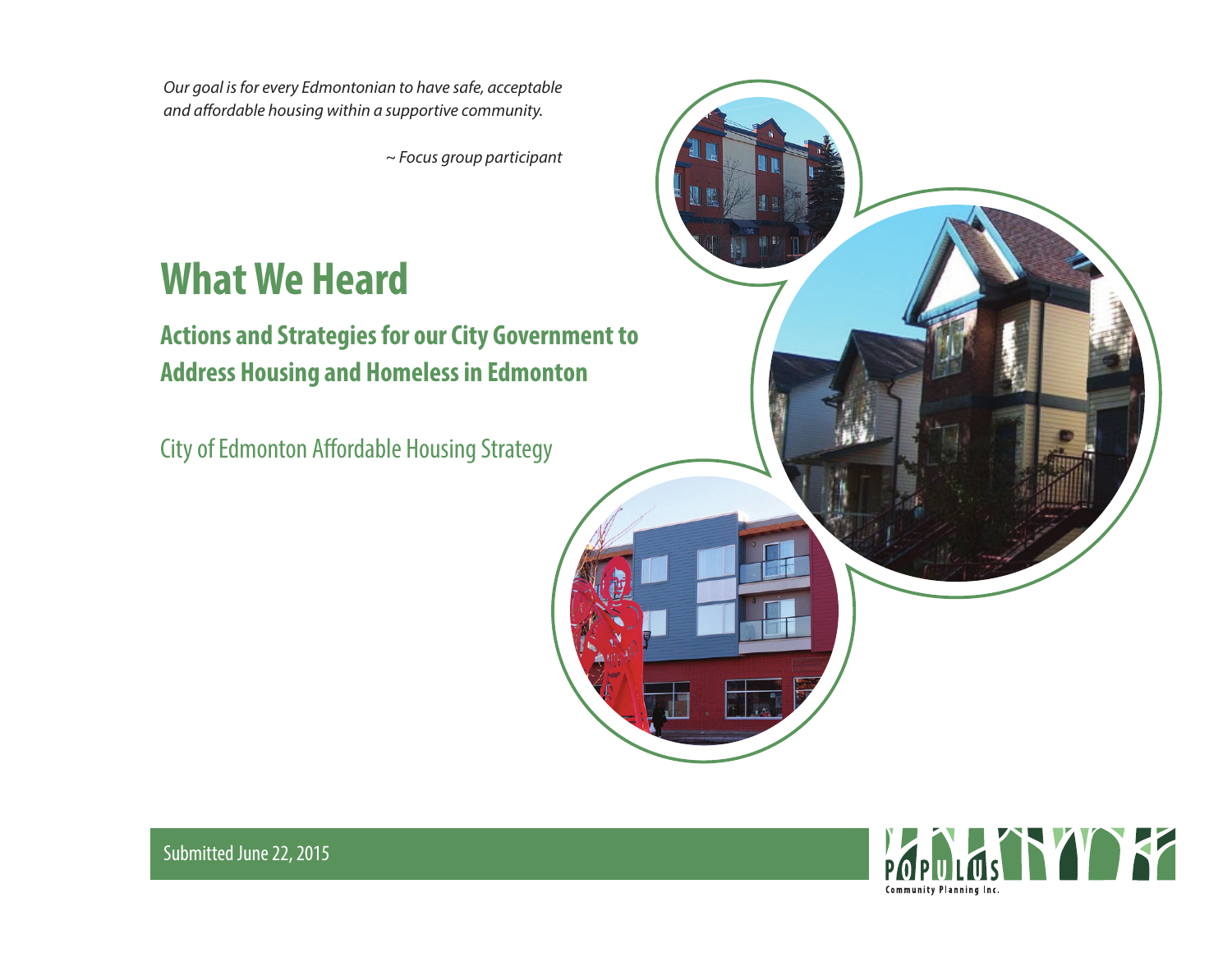# **Table of Contents**

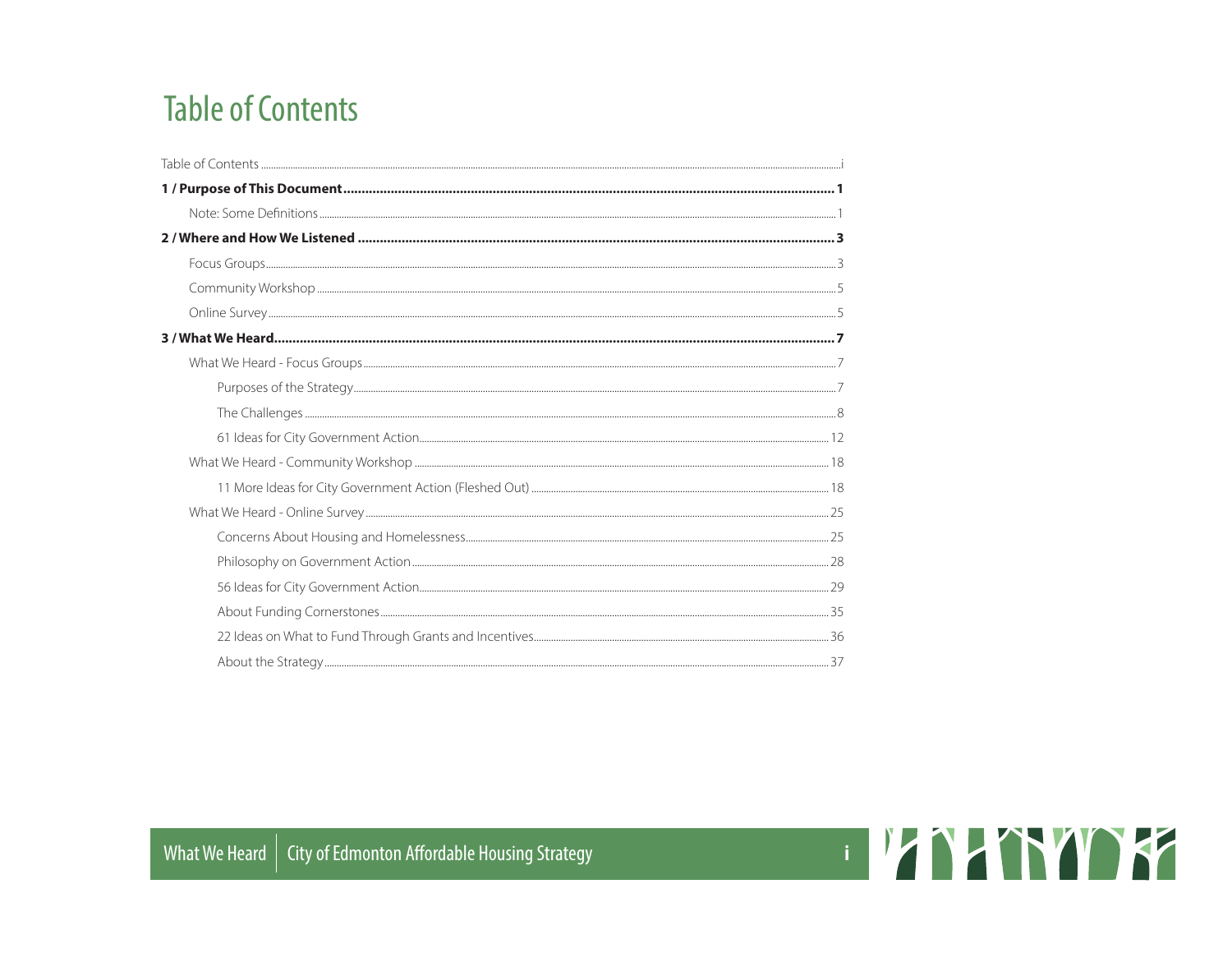# **1** Purpose of This Document

The City of Edmonton is creating a new Affordable Housing Strategy, a document that will guide the City's involvement in the affordable housing sector over the next 5 years. The project is being completed between January and Fall 2015. More information about the project can be found at http://www.edmonton.ca/affordablehousing.

Stakeholder engagement is an important component of the Affordable Housing Strategy project. Engagement activities took place in April and May 2015, including focus groups, a large multi-stakeholder workshop, and an online survey. The engagement process was intended to gather input on three questions:

- 1. In the next 5-10 years, what goals should our city government pursue to guide its involvement in housing and homelessness?
- 2. How can our city government accomplish these goals? What actions are required?
- 3. How can our city government best support our external partners in housing and homelessness?

This report documents what was heard by POPULUS Community Planning Inc. throughout the engagement. The purpose of recording this information is twofold/ First, this report allows the public and stakeholders to hear what they collectively "said" to the City of Edmonton. Second, this is vital information for the City of Edmonton to use as it prepares the Affordable Housing Strategy. At this point, City Administration is in the research phase of the project and this information will complement, confirm and expand on the research undertaken to date in preparation for writing the Affordable Housing Strategy. Further, this report will help identify and priorize actions and strategic priorities in the context of other community efforts. Wherever possible, the following are articulated: goals, roles and strategies.

## **Note - Some Definitions**

The following definitions will be helpful for readers of this report:

• **Affordable housing**<sup>1</sup> is rental or ownership housing that generally does not require on-going (operating) subsidies and is both affordable and targeted for long-term occupancy to households with incomes between 100 percent and 80 percent of the median renter income for their household size. This is a form of non-market housing.

<sup>1</sup> As defined in the Capital Region Board Housing Plan

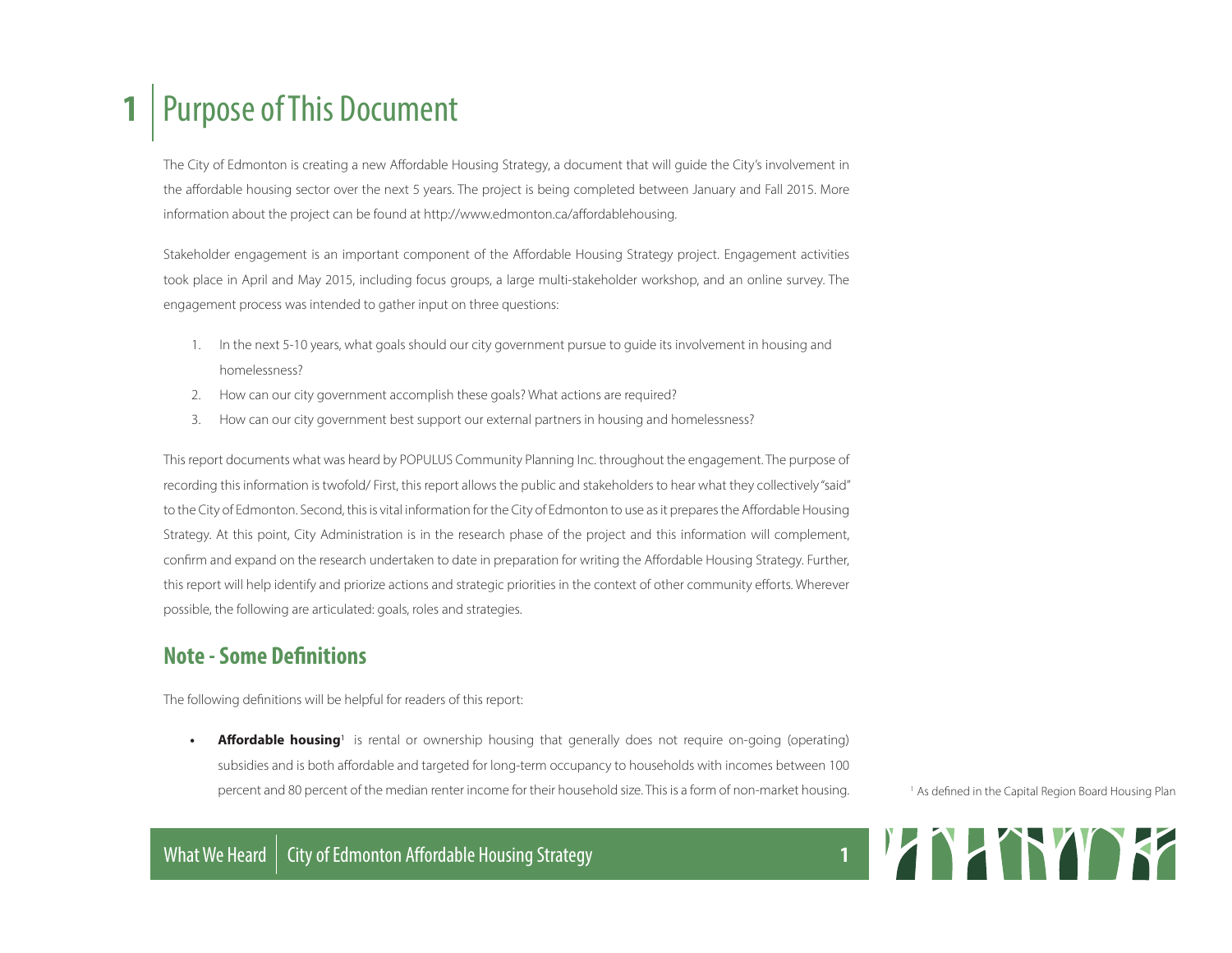- **Subsidized housing**<sup>2</sup> (also known as social or community housing) is primarily rental housing that requires on-going operating subsidies to make it affordable on a long-term basis to households with incomes that are generally between 80 percent and 65 percent or less of median renter income for their household size. This is considered non-market housing.
- **Supportive housing**<sup>3</sup> accommodations provide supports and services to meet the housing, health and personal support needs of a wide range of people. In addition to providing a place to live, accommodation related services in supportive living accommodations can include meals, housekeeping and social activities. Residents may also receive professional health and personal support services through home care.

Listening took place in three ways: focus group meetings with a variety of stakeholders, a community workshop, and an online survey. The purpose of each of these activities was to hear what matters about housing and homelessness in Edmonton.

2 As defined in the Capital Region Board Housing Plan

<sup>3</sup> As defined in the Homeward Trust Community Plan

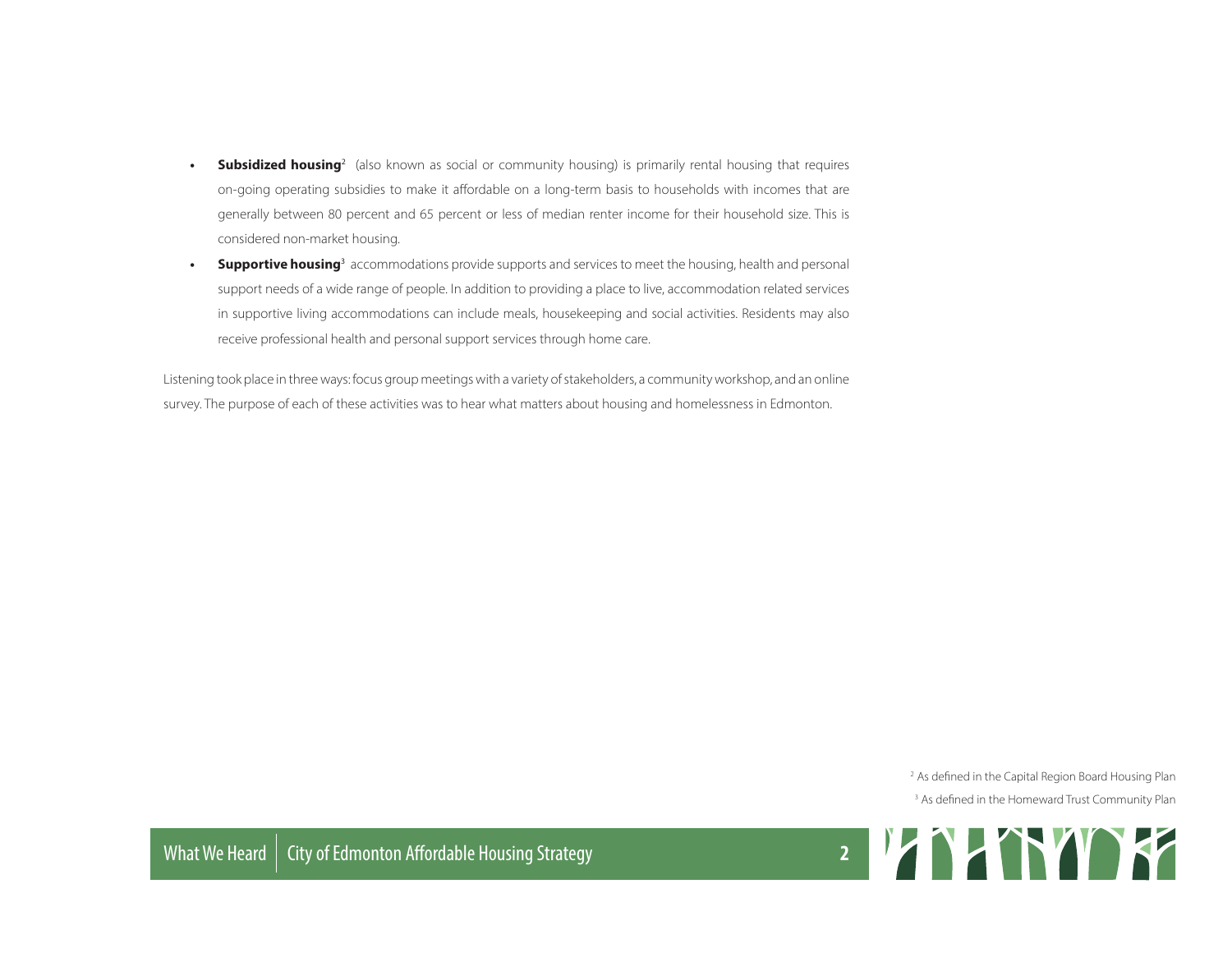# **2** Where and How We Listened

## **Focus Groups**

The purpose of the focus groups was to listen to a variety of people involved in housing and homelessness in Edmonton. Beth Sanders of POPULUS Community Planning Inc. hosted each meeting with the support of Cody Spencer, City of Edmonton planner for housing and homelessness whose role is to write the Affordable Housing Strategy. Six focus group meetings took place, with the following organizations represented at each meeting:

#### April 14, 2015 **Edmonton Coalition on Housing and Homelessness** 19 attendees

YMCA of Northern Alberta Edmonton Food Bank Boyle McCauley Health Canadian Mental Health Association Communitas Edmonton Public Library Edmonton Social Planning Council Operation Friendship Seniors Society Edmonton Mennonite Center for Newcomers Boys and Girls Clubs Big Brothers and Big Sisters Edmonton and Area House Next Door Alberta Health Anglican Church of Canada – Edmonton Diocese Alberta Real Estate Foundation

**April 21, 2015 • Capital Region Housing <b>April 21, 2015 •** 4 attendees **HomeEd**



What We Heard | City of Edmonton Affordable Housing Strategy **3 8 All Accounts 2008**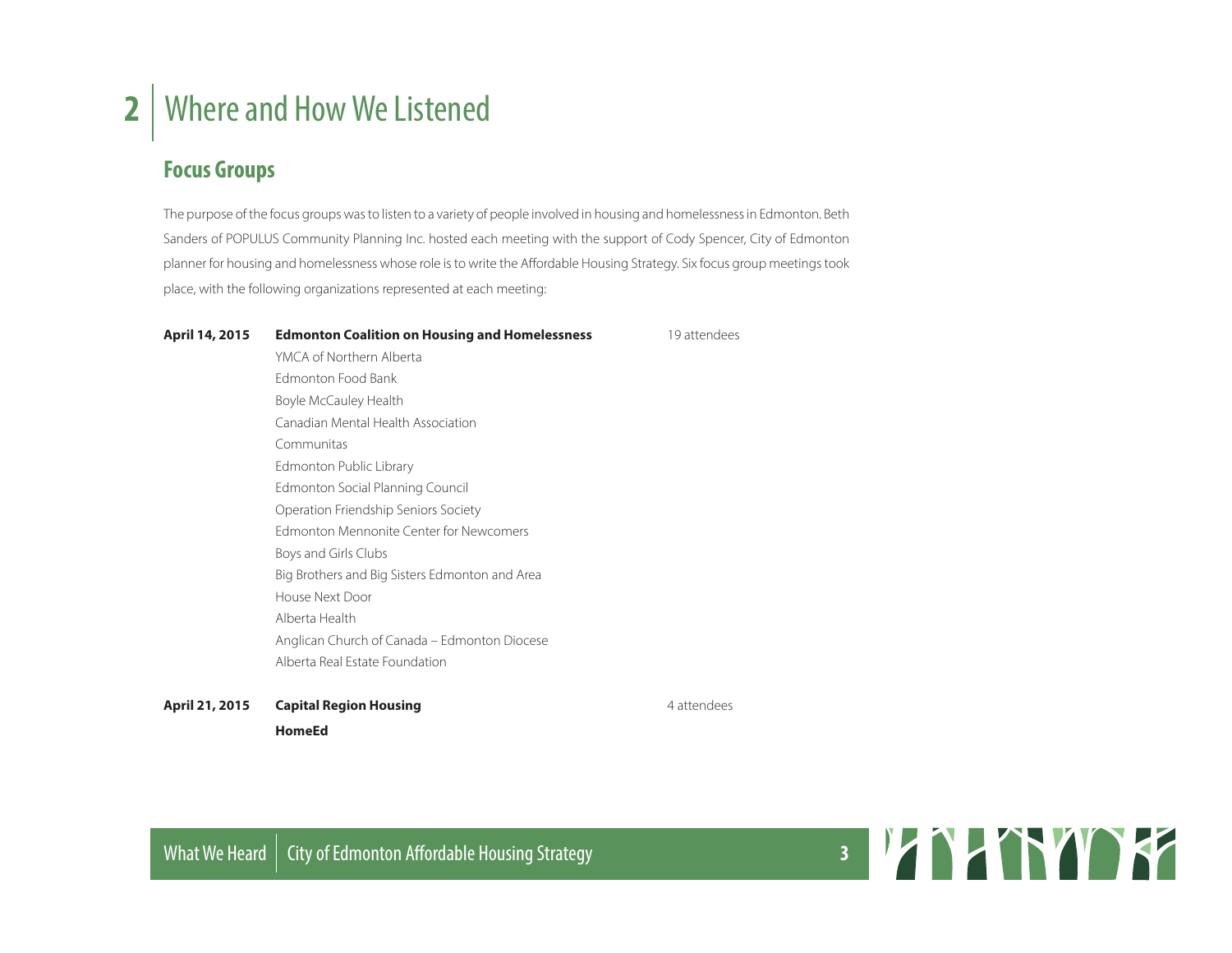| April 23, 2015 | Interfaith Initiative on Housing                     | 10 attendees |
|----------------|------------------------------------------------------|--------------|
|                | Capital Region Interfaith Housing Steering Committee |              |
|                | No Room in the Inn Steering Committee                |              |
|                | Anglican Church of Canada - Edmonton Diocese         |              |
| April 23, 2015 | <b>Government of Alberta, Ministry of Seniors</b>    | 5 attendees  |
| April 27, 2015 | <b>Community Plan Committee</b>                      | 10 attendees |
|                | Homeward Trust                                       |              |
|                | Edmonton Drug Court                                  |              |
|                | Wichitowin                                           |              |
|                | CMHC                                                 |              |
|                | Service Canada                                       |              |
|                | George Spady Society                                 |              |
|                | Government of Alberta Human Services                 |              |
|                | Neighbourhood Centre                                 |              |
| May 14, 2015   | <b>Community Leagues</b>                             | 3 attendees  |
|                | Edmonton Federation of Community Leagues             |              |

The following questions served as a guide for each conversation:

- 1. What are the key issues that your organization or your clients are experiencing relating to housing and homelessness?
- 2. How can our city government support your work in this area?

Forest/Terrace Heights Community League

- 3. What is our city government doing that it should keep doing, or do more of?
- 4. What should our city government stop doing?
- 5. What actions should our city government take?

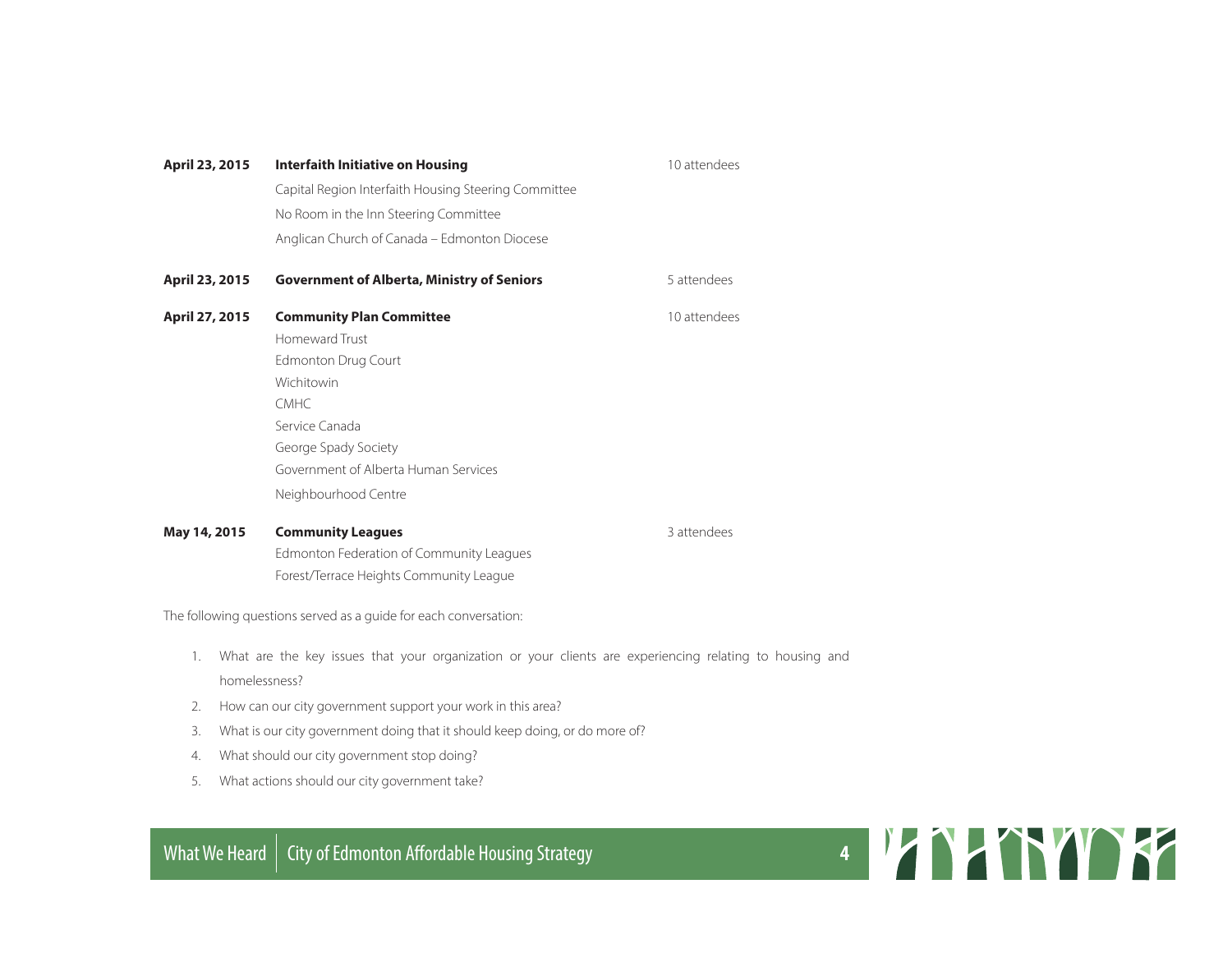The findings of the focus groups are found on page 7 of this report.

## **Community Workshop**

A public community workshop took place on May 13, 2015. 41 people attended, the majority of which did not participate in the focus groups and represented a cross-section of perspectives needed to look at housing and homeless in Edmonton (see Figure 1). After a brief introduction of the Affordable Housing Strategy project, participants entered into conversation with each other, in small groups using the World Café process, to meet each other and explore the following questions:

- 1. What issues are we facing as a community relating to housing and homelessness?
- 2. What is working well in the city?
- 3. What does our city government need to do more of?

After exploring these questions, participants were "warmed up" for the big question: **What actions does the City of Edmonton need to take to address affordable housing needs of Edmontonians?** Using Open Space Technology, participants named actions and worked in small groups to develop each action in as much detail as possible. The actions are found on page 18 of this report.

## **Online Survey**

166 people participated in the online survey that was open to the public from May 5 to 21, 2015. 65% of the respondents were between the ages of 25 and 44. 55% of the respondents own their home, while 37% of respondents rent their home. 73% of respondents are not employed by an organization that works with individuals who experience housing challenges; 27% are in such employment. The findings of the online survey are on page 25 of this report.

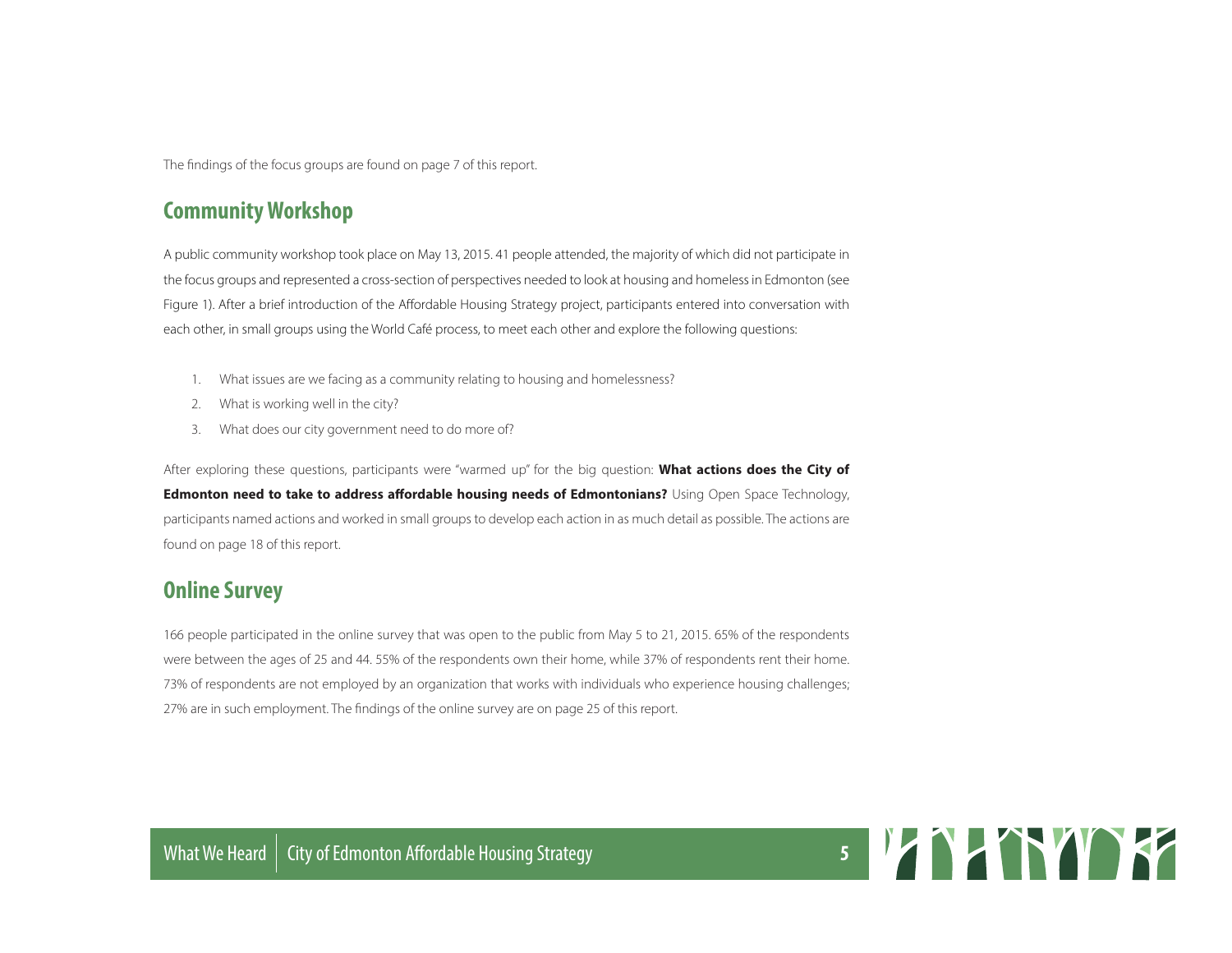#### *Figure 1: Community Workshop Participants*

Government of Alberta - Alberta Human Services Capital Region Housing City of Edmonton Community Services Government of Alberta (Seniors) homeEd Government of Alberta - Human Services - Housing and Homeless Support University of Alberta

#### **Citizens Community Organizations**

Alberta Residential Landlord Association/Boardwalk 24/7 Map Bissell Centre Catholic Social Services - Welcome Home  $FAC$ Canadian Home Builders Association Edmonton Region Nearctic Property Group Neighbourly Initiative Mellow Star Consulting

**Public Institutions Business Community**

All

Edmonton Catholic School's Sacred Heart Foundations Link Program Edmonton Coalition on Housing and Homelessness Edmonton Community Foundation Edmonton Inner-City Housing Society Edmonton Mennonite Centre for Newcomers Edmonton Seniors Coordinating Council Edmonton Social Planning Council Edmonton's Food Bank Edmonton Federation of Community Leagues Homeward Trust John Humphrey Centre Operation Friendship Seniors Society SAGE Schizophrenia Society of Alberta Schizophrenia Society of Alberta The Neighbour Centre YMCA of Northern Alberta

# What We Heard | City of Edmonton Affordable Housing Strategy **6 6 19 MM NO 19 MM NO 19 MM NO 19 MM NO 19 MM NO**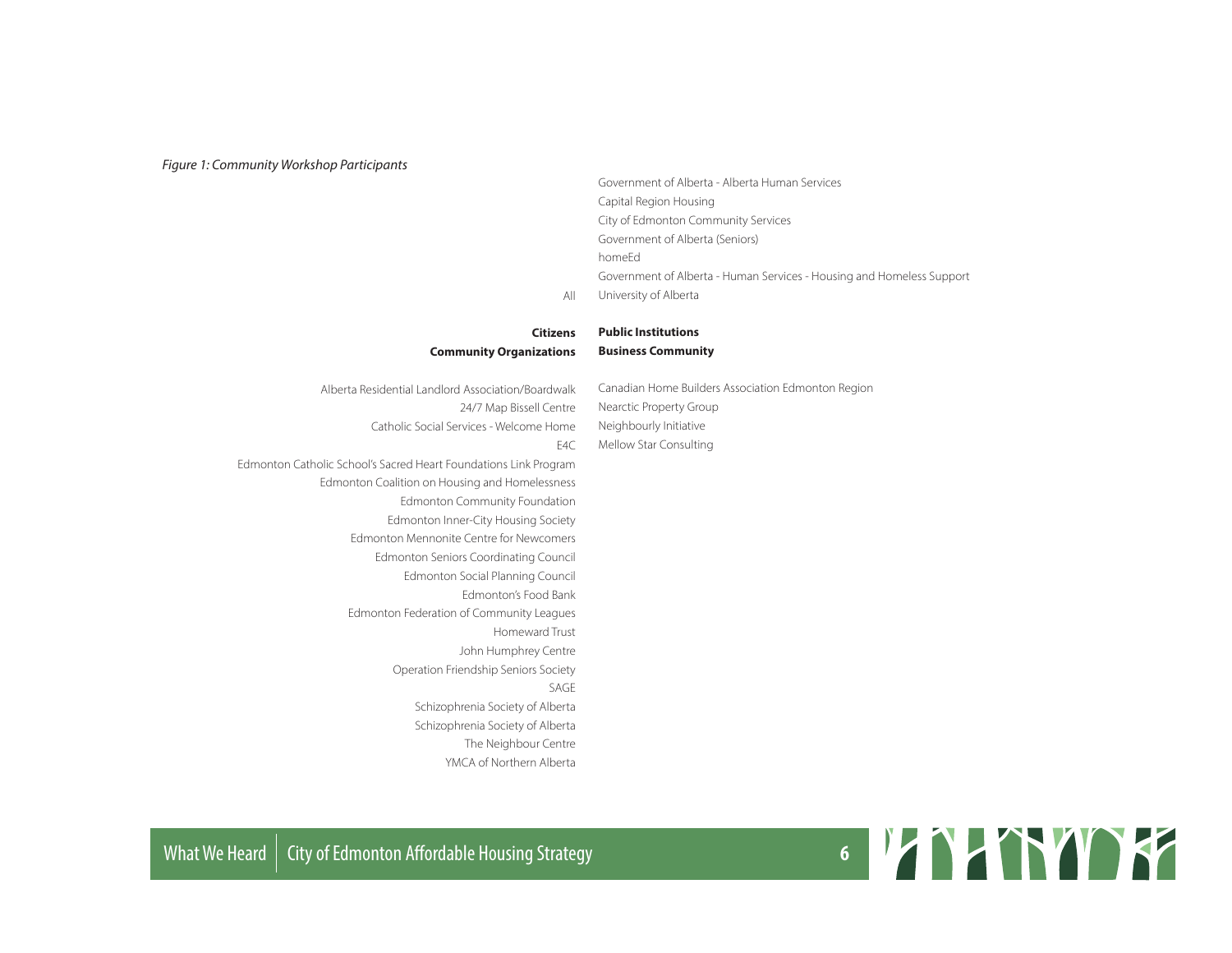# **3** | What We Heard

## **What We Heard - Focus Groups**

The raw notes from each conversation were compiled and organized thematically to reveal the following messages for our city government. A note to the reader: these messages have not been evaluated or ranked, and some may be in conflict with each other.

Focus group participants discerned 5 purposes for the Affordable Housing Strategy:

#### **Purposes of the Strategy**

- **1. Role clarity**. The strategy will enable the City of Edmonton to clearly indicate the role it takes (compared to other levels of government, not-for-profits, the development community, for example). It was noted that while too much duplication of services and programs with other organizations is a bad thing, a little overlap is tolerable; it is better than a big gap from avoiding duplication. Establishment of a clear plan, once shared with other organizations and levels of government will help with role clarity.
- **2. Name what's working now**. A variety of efforts now underway in Edmonton are working well. Example: private rentals in older apartment buildings and houses in neighbourhoods throughout the city, Habitat for Humanity, seniors' co-housing, Edmonton Inner City Housing Society (EICHS), non-equity co-ops and the work to integrate Housing First folks after housing. The City is involved – and this is a good thing.
- **3. Name the context for the strategy**. Alberta and Edmonton experience rapid change in the form of boom/bust cycles, high rental rates, tight rental supply and tight budgets.
- **4. More than a political cycle**. While Edmonton has a mayor and Council that want to tackle housing and homelessness, the project needs to be more than a political cycle and last from this Council to the next, and the next.
- **5. Regenerate, redevelop and revitalize the city**. The status quo has a huge negative impact on the city and there is an opportunity now to renew the city. The Strategy can set the stage for healthy conversations we need to have about how we can all move forward together: as partners and as a healthy mix of organizations. There is also

*What is needed: a roof and human compassion ~ Focus group participant*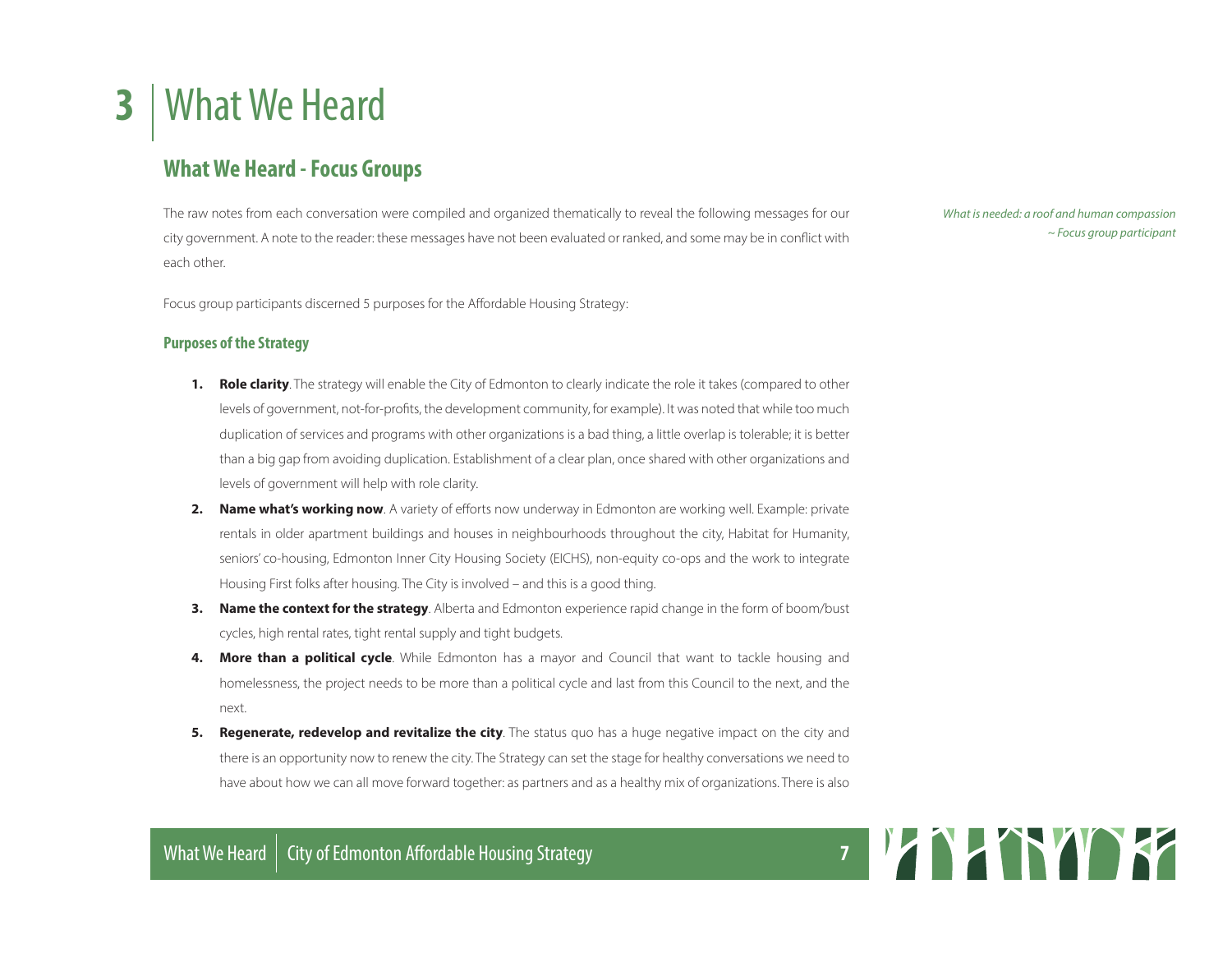an opportunity to prepare socio-economic analysis (Toronto example) with partners to make the economic case to look after housing for Edmontonians.

#### **The Challenges**

Focus group participants recognized that the system of organizations that provides affordable housing to Edmontonians is complex, with people moving in and out at many points, and hard to navigate. Housing and homelessness are related to poverty reduction work, as well as other economic factors, such as economy, employment, migration, newcomers, disabilities, mental health, addictions, etc. Further, our population is aging and the needs of older Edmontonians are changing. There are families of various sizes and cultures. There is a need to be in relationships with First Nation and Metis communities to better serve their community members that reside in Edmonton. One housing program will not be the solution for all needs, which means that the varied programs across the city need to work together to meet the needs of Edmontonians. This is vital, because housing is the number one determinant of health for our citizens.

There is a sense that inequality is increasing in Edmonton. The food bank serves 15,000 people per month and the number is rising; it has increased by 2000 people since 2013, likely people giving up food to keep housing. There are public, not-forprofit and business organizations that want to improve the housing conditions for Edmontonians that struggle with housing. Many people are living a paycheck or two away from losing their housing. It seems as though we want homelessness to be invisible.

Below are the challenges named in the focus group meetings.

#### **Today's model is not working well**

A variety of challenges were named in the focus groups about the models we are using to address homelessness and affordable housing in Edmonton:

**1. Financial sustainability.** The expiry of cost-share agreement between Federal and Provincial governments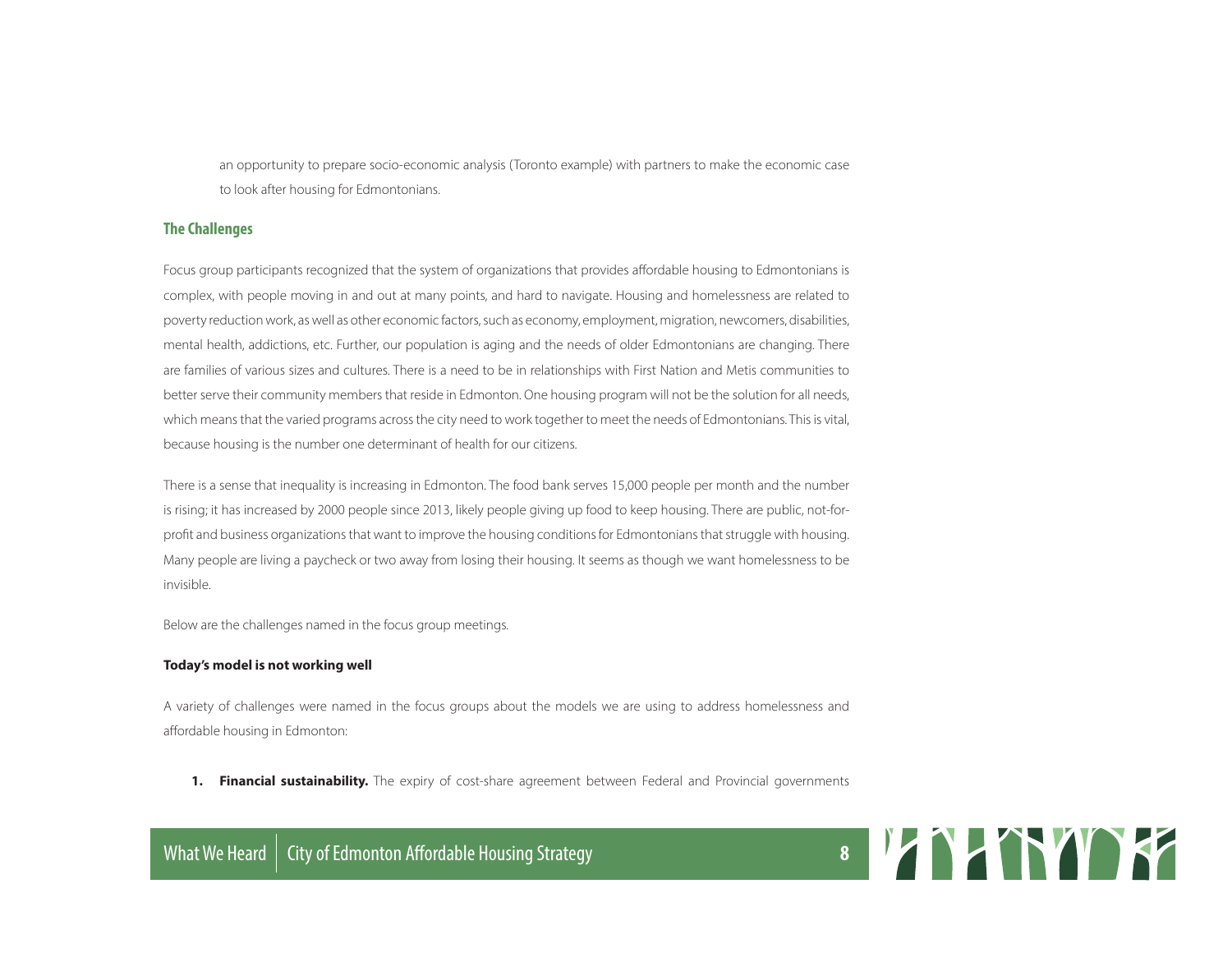affects the whole community. Further, it is costly to build and renovate housing units and there is insufficient capital funding to support this work. Organizations that provide physical housing are not financially sustainable both in capital and operating terms: the rents they need to offer are insufficient; housing allowances are inadequate; deep subsidies of units is not sustainable; we are at the mercy of oil prices; rental rates are too high for supports provided. A mixed model, of public and private units, might make sense but there is no policy framework for this. Capital reserves are needed for when the roof leaks.

- **2. People are missed.** People with pets, a criminal record, who smoke, have large families, or mental health and additions are missed in our housing model. Many people are not connected with housing organizations and the quality of places in which they live is poor. The invisibility of squalor is a danger. The toughness of finding decent housing is everyday life for many people.
- **3. Market conditions.** It is a tight rental market, and perhaps we are too reliant on the market to deliver housing. We need creative financing to address housing needs.
- **4. Social housing**. There is a lack of financial sustainability in social housing programs. Most are deficit funded, and that funding ends in 20 years. What was a safety net is severely deteriorating. There is hundreds of millions of dollars in deferred maintenance, which poses a health and safety risk. The obstacles: not possible to generate revenue, rent structure legislation, minimum rent hasn't changed, only three owners (Federal, Provincial, city governments), can't mortgage and redevelop.
- **5. The organizations that serve are struggling.** Management bodies that provide social housing struggle. Due to lack of units, people end up on hold, then homeless and it is hard for service providers to follow up and make sure people are looked after. There are increased numbers of homeless and no additional staff to keep track of where they are and what they need.
- **6. People vs.** infrastructure Our focus is on the buildings, not the people we are serving.
- **7. Affordable housing construction is expensive.** It costs more to build affordable housing than market housing.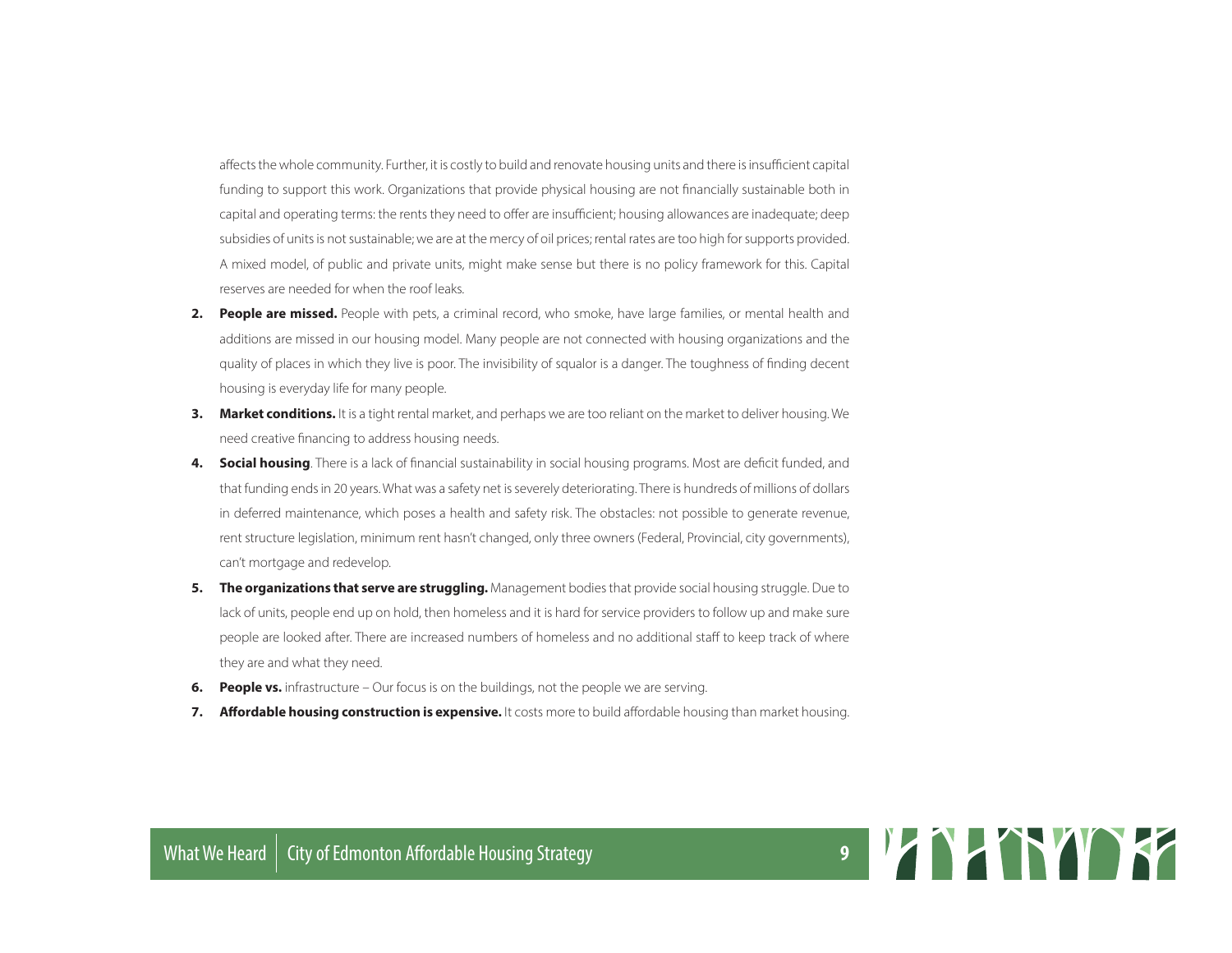#### **Various housing needs**

It was noted that the needs for housing are increasing, but the capacity to address those needs is decreasing. A variety of housing needs are not being met in Edmonton:

- **1. Temporary housing**. Temporary emergency housing is needed, as well as housing to facilitate the move from staying at a shelter to long-term housing.
- **2. Seniors and older adults**. Older adults have complex needs that need to be addressed. Support is needed to enable older adults to stay at home and in their neighbourhoods when possible: health care, maintenance, nearby transit options. In affordable housing and supportive housing, couples are separated when one needs higher medical care. Operation Friendship Seniors Society, for example, does not have enough units to meet demand. Many older adults need home care, but long-term care is needed. Many seniors who are smokers, or have mental health challenges are being evicted.
- **3. Criminalized women.** Wrap-around support is needed for women exiting institutions. Success is hard when housing is missing, and when 'bridges are burned' it can be hard to find housing.
- **4. Mental health.** There is a big stigma around mental health. Both units and education are needed. Many people with mental health challenges are evicted.
- **5. Youth**. Insufficient prevention work is taking place for youth who are at risk of homelessness, or are already homeless. They are the next generation of homeless and become entrenched quickly.
- **6. Places to sleep**. In May 2015, City of Edmonton is disallowing sleeping in public spaces where can people sleep if they don't have a home?
- **7. Large families**. There are insufficient units to house large families. It is hard to house a family of 6. Units that are suitable for even small families are hard to find (3 bedrooms).
- **8. We are turning people away**. Housing needs are significant in Edmonton, according to CMHC numbers. While wait lists may not be an accurate measure of need, it many organizations are turning people away.
- **9. Newcomers.** Edmonton is a hub for newcomers. Even people with jobs are struggling. Newcomers find it hard to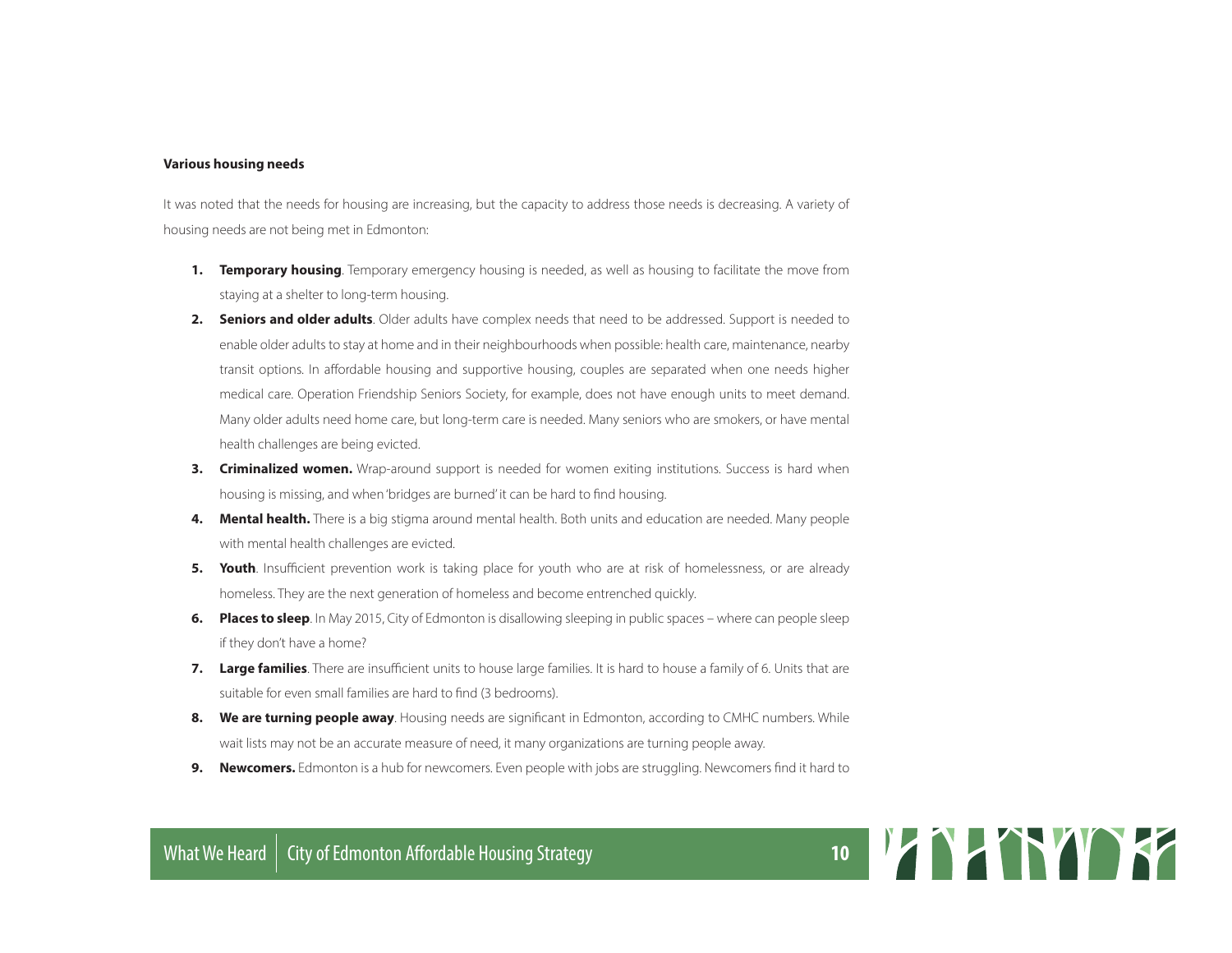say "I don't have housing."

- **10. Aboriginal and Metis.** There is a lack of relationship with Treaty 6, 7 and 8 people coming to Edmonton. Urban Aboriginal families with jobs are going to the food bank, struggling.
- **11. Social housing. Education and support is needed for tenant**s. They were established to be a hand up, but are now a place people are not able to grow from. Politically, this is on no one's radar. We are underutilizing our current assets. Almost all locations could be densified.
- **12. Quality of housing stock**. Our aim should be to have livable and safe conditions for people to live. There are cases where there is mould in units and landlords do nothing.
- **13. Lack of housing stock.** There are no new housing projects in the city.
- 14. Recovery housing. All clients on recall order from drug court need recovery housing. This is available for a limited, and insufficient, time so their recovery is hampered.
- **15. Supports are needed**. There is a false distinction between affordable housing and supportive housing. A more intensive environment is needed than Housing First, to increase supports. People need support to keep their housing.
- **16. Housing First.** Once out of Housing First, affordability is a huge challenge.
- 17. Lifecycle needs. From young single person, to life with a family and potentially as a single parent, then as an older adult, housing challenges may become chronic.
- **18. Housing units are fixed, not flexibl**e. More flexible housing is needed, like CMHC's flex home. Challenge is to figure out how to do this. Who do people go to to move a wall?

#### **A disorganized patchwork of service providers**

The organizations that serve Edmontonians are disjointed. There is a disorganized patchwork of housing units and supplements available for people, and that patchwork is not able to see that it is not serving everyone that needs to be served. The most needy folks are excluded. It is not clear where to get help. The biggest providers of affordable housing have criteria that are disconnected from needs (mental illness, addictions, disabilities).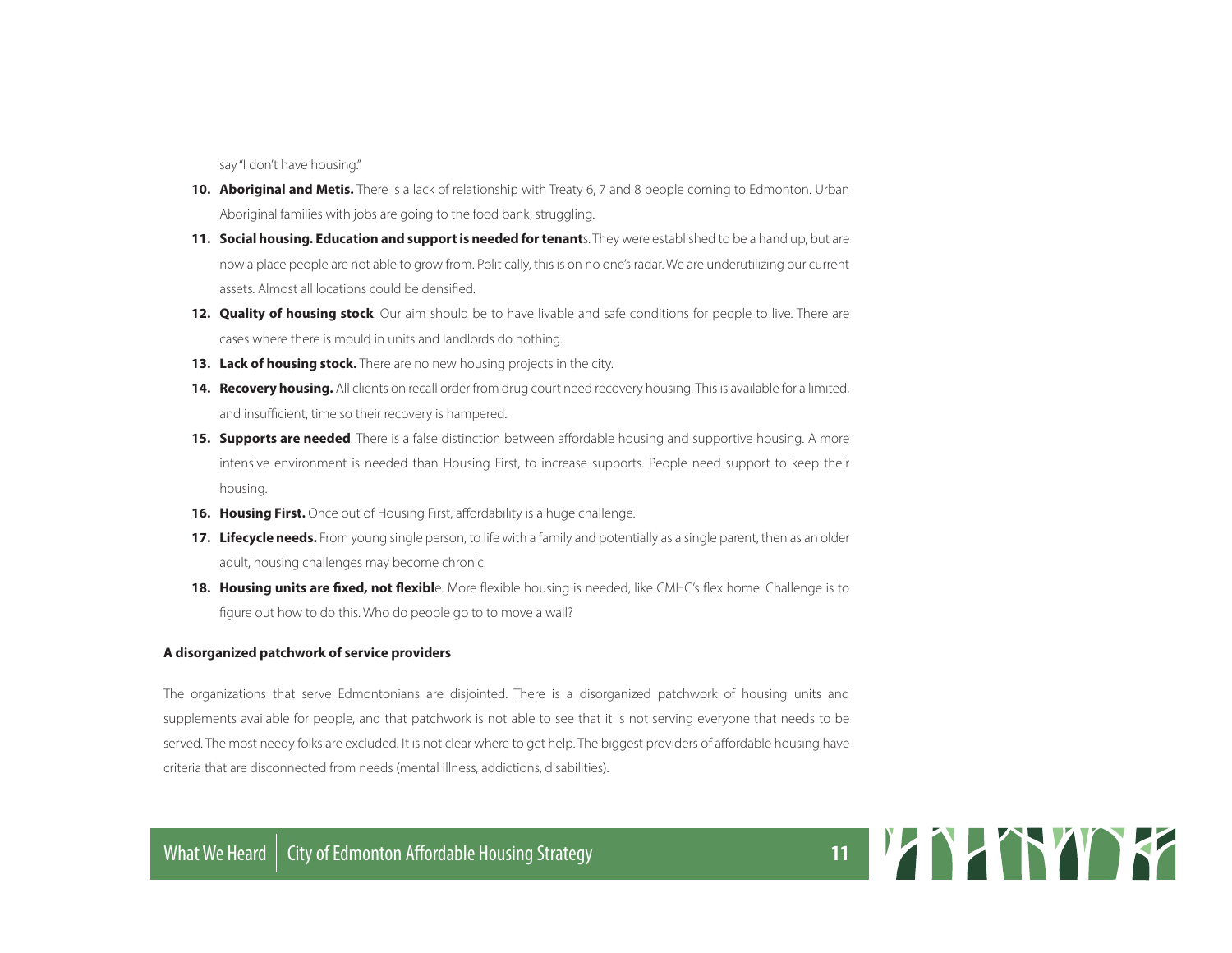#### **Changing expectations of how we live in the city**

On several fronts, expectations are changing:

- **1. Aging in place**. Many older adults are looking for supports to age in their homes.
- **2. Stay in neighbourhood**. When people move from one setting to another, there are limitations within neighbourhoods because of the lack of diverse housing options.
- **3. Where to "put" affordable housing**. There are big unanswered questions: How much is too much affordable housing in a neighbourhood? Should it be spread across the city? How do we decide how many "lower income" people to put in a neighbourhood?

#### **Roles are unclear**

The roles of the players in housing and homeless are not clear. For example, the roles of the following entities is unclear: city government, Capital Region Board, Government of Alberta, Government of Canada, Social Housing Regeneration Advisory Group.

#### **61 Ideas for City Government Action**

The purpose of the City of Edmonton's Affordable Housing Strategy is to identify the actions that city government can take relating to housing and homelessness. Philosophically, these ideas are about preparing, rather than reacting to hot-button issues.

The following 61 ideas for action surfaced in the focus groups:

#### **Ensure affordable housing is throughout the city**

- **1. Be a leader.** Affordable housing is needed across the city, in all neighbourhoods.
- **2. Name the right conditions** for affordable housing in suburban neighbourhoods.

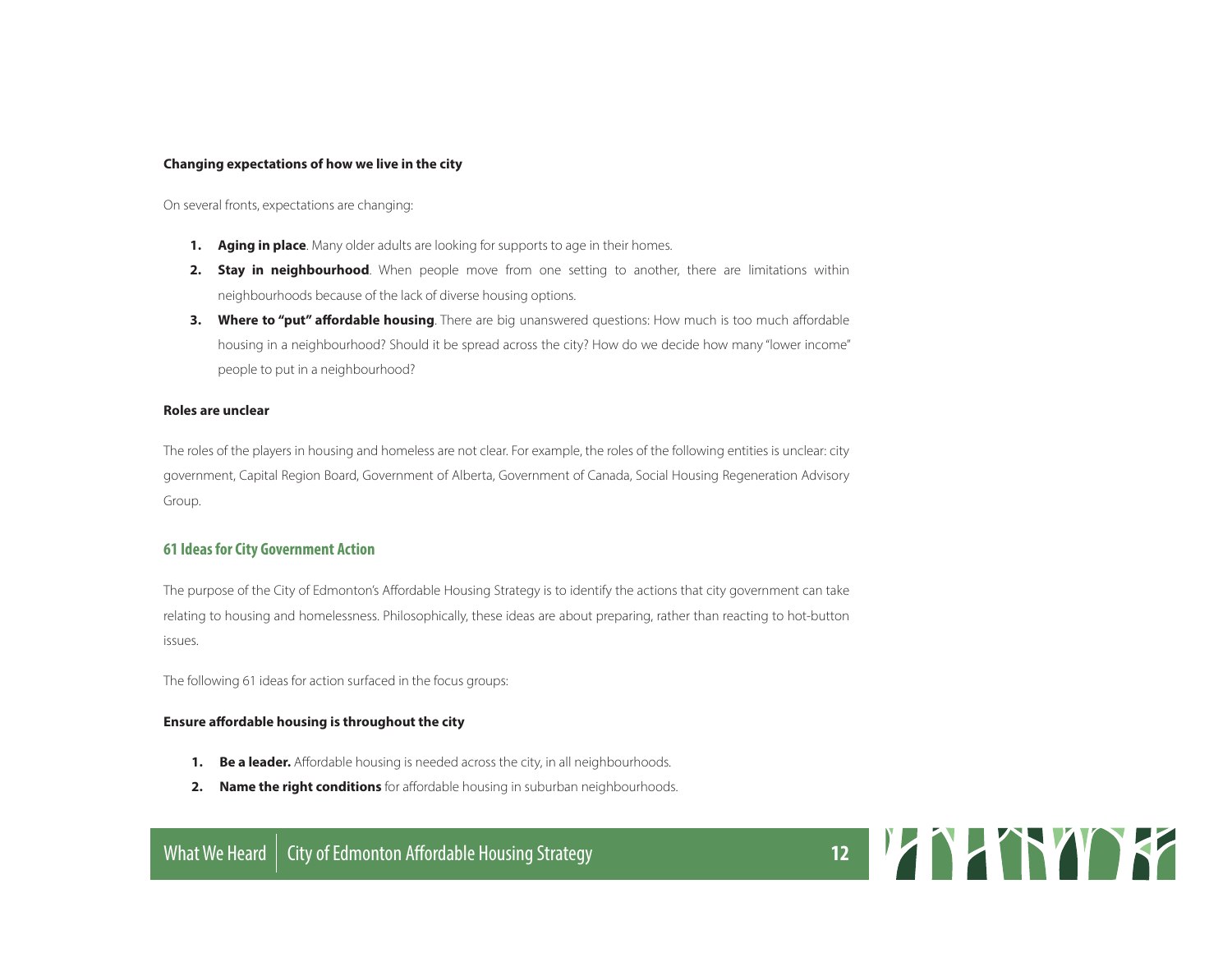- **3. Use vacant school sites** and empty buildings throughout the city for market and non-market housing.
- **4. Put affordable housing in affordable locations**, close to transportation and services, schools, employment, etc.

#### **The city we build is a community**

- **5. Increase public transportation** services to housing, across the city. This means people can live without cars, which is more affordable. It also means that people, if need be, can be outside old influences and unhealthy social networks.
- **6. Increased sense of community** will decrease isolation and increase belonging. Helpful activities include: the Abundant Communities Initiative; support to community leagues; and community policing.
- **7. Ensure there are parks and places to gather**; they are essential.
- **8. Complete communities** allow citizens to easily access the services they need either without a car, or via inexpensive transportation.
- **9. Engage the public**. Ask this question: "If not there, then where?"
- **10. Engage city administration**. Internal education is needed to ensure city government is actively pursing ways to address homelessness and affordable housing. Turn "The Ways" into living documents.
- **11. A new philosophy** that is more than a roof overhead, but about community. Create community where people live. This means integrating housing, community and supports.
- **12. Plan to support people with arena and Galleria**, recognizing that the location of supports could change with redevelopment.

#### **Take a new approach**

- **13. Be in relationship with First Nations and Metis settlements**, including regular recognition of Treaty 6 land. Partner with them.
- **14. City government as an agent of flexibility**. We can't predict anything, so we need to be flexible. City government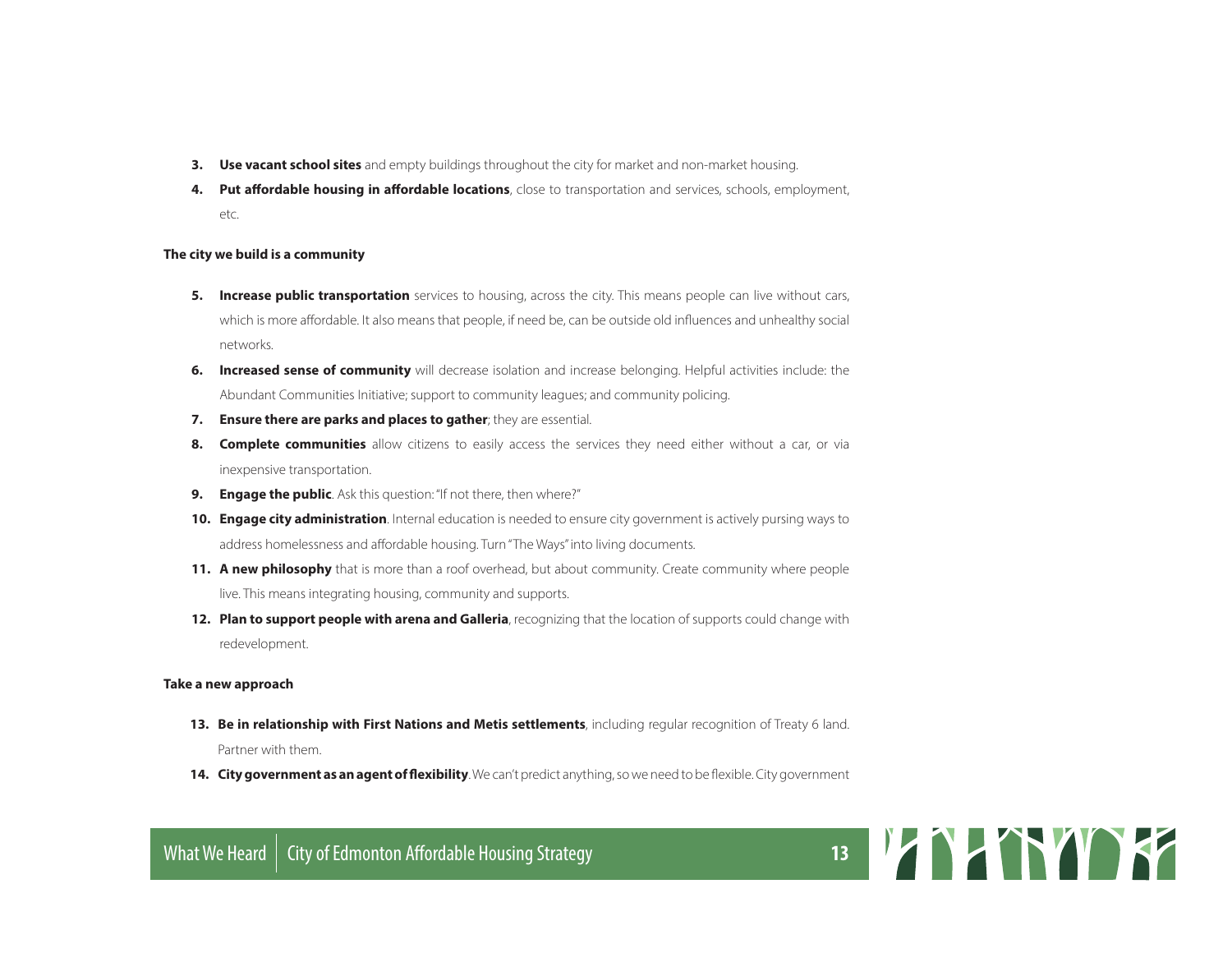can model and advocate for flexibility.

- **15. Notice the good things**. There are many good things happening in Edmonton and those success stories need to be shared: faith and interfaith initiatives, and intercultural initiatives
- **16. Collaborate across sectors**. City government, community leagues, faith community, organizations and agencies, government and the business community can all work together.
- **17. Work closely with development community**. City government can facilitate needed development in the city by working more closely with not-for-profit and for-profit developers and builders.
- **18. Work closely with neighbourhoods**. Non-equity housing co-ops could be established, or neighbourhood development corporation.
- **19. Partner and collaborate.** Figure out what is in the collective interest and make it happen. More engagement to make the goals realizable.
- **20. Draw on and share previous consultations**. Lots of information other entities can use to serve Edmontonians better, such as the consultation in the development of The Ways documents. Engage anew if necessary.
- **21. Facilitate the collaboration** of city government, the business community, service organizations and citizens.
- **22. Strategize for 10, 20 and 30 years.** Foresight in excess of 5 years is needed. City government can coordinate this work with all other parties; it is the one body that can see how all the pieces fit together.
- 23. Use the strength of our ethnic communities. Many organizations are on hand to help newcomers as they arrive in Edmonton.
- **24. Citizens as community**. We need to figure out how to BE a community that looks after each other.
- **25. Housing programs that follow the people, not property**. This will increase stability for people.
- **26. Learn from other cities**. Particularly in cities where there is a lot of publicly owned affordable housing, what do they do that we should know about?

#### **Simplify the rules**

**27. Reduce red tape**. It takes a long time to get a permit to do the right thing.

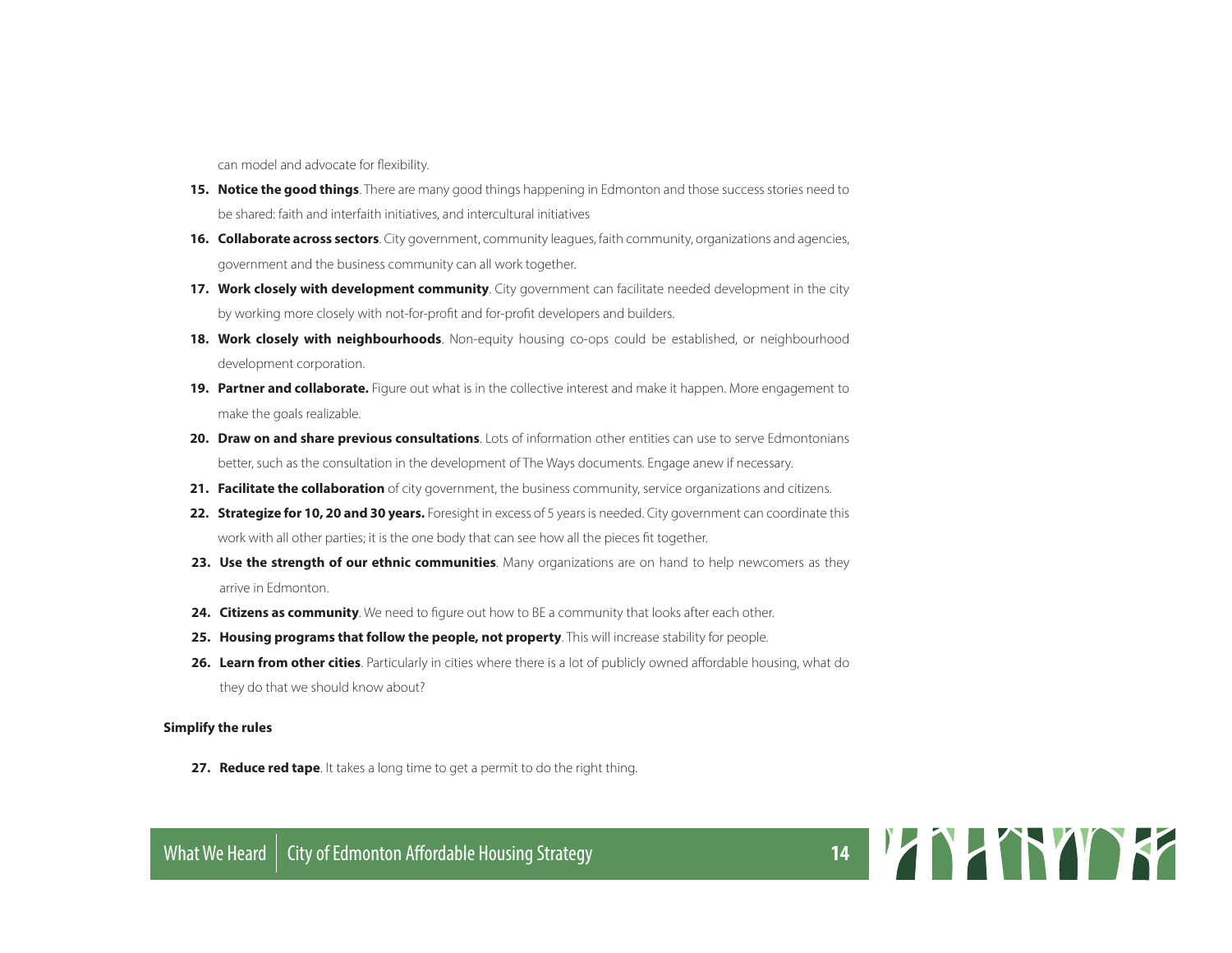- **28. Name and remove the barriers to development**. Barriers include: complex rules; inconsistent interpretation of rules; risk-averse culture, especially avoidance of small risks; appeal process bias against development; development is too hard.
- **29. Remove the racism and discrimination** in zoning bylaw.
- **30. One license per corporation**, rather than one license for each affordable housing site.
- **31. Use bylaws to affect affordability** of new development, such as inclusionary zoning; require affordable housing in new development; allow tiny houses; housing above strip malls; eliminate adult-only buildings.
- **32. Use surplus density bonuses** to allow developers to increase density if they provide affordable housing units.

#### **Housing and supports for seniors**

- **33. Create a centralized information hub** for seniors that lets people in the community know who needs help and who is offering help.
- **34. Create intergenerational seniors housing** where the senior is allowed to have others, of younger ages (child, grandchild for example) live with them. Supports built in.
- **35. Create a property maintenance program**, including snow clearing, grass cutting.

#### **Revisit the financial model**

- **36. Build the socio-economic case for a mixed-market model**. Outcomes: reduce stigmatization, eliminate operating subsidies; create sustainable financial model; address real needs in community; public education, increase value of housing with additional amenities (i.e. daycare).
- **37. Plan for financial stability for the housing sector**. A continuing program, not done in 10 years, is needed.
- **38. Continue Cornerstones program**, or equivalent. Could also include the development of duplexes (add a second floor to a bungalow).
- **39. Stop taxing affordable housing** as if it were market housing.
- **40. Use a small municipal levy on market housing**, as a way to provide financial support to NGOs.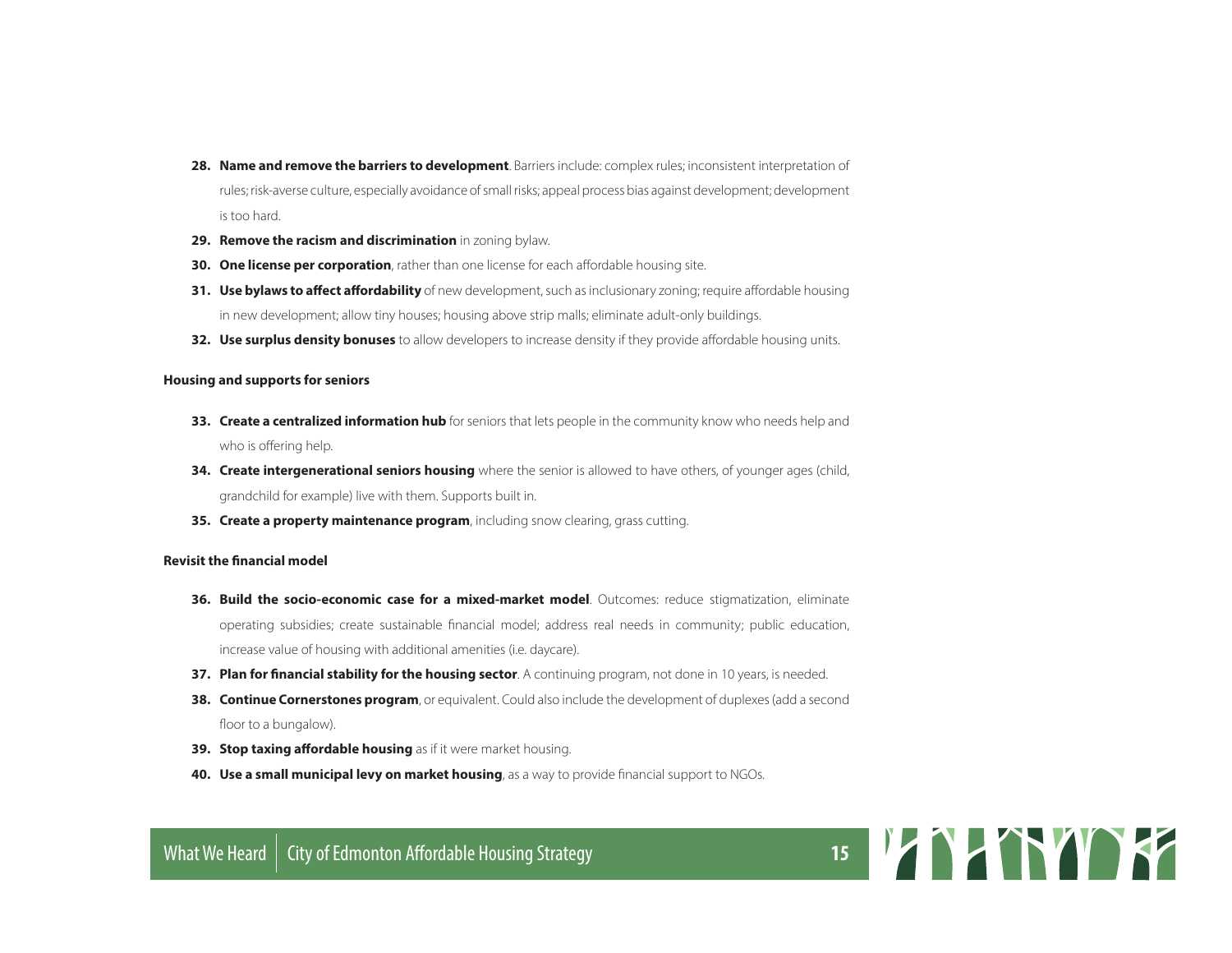- **41. Leverage pension funds** to support capital requirements for housing, perhaps with province, as a way to invest in housing. Must ensure pension funds are not harmed.
- **42. Provide financial support to small-scale initiatives**. The work of citizens who add units on their small properties can be supported, particularly if sustainable.
- **43. Talk about financial planning in the community**. Be proactive about teaching financial literacy in our city, including debt management and saving for future.
- **44. Leverage the assets we have,** even if not participating with capital dollars, our city government can actively partner and participate.

#### **Get out in front of the need for affordable housing construction**

- **45. Prepare communities for new development** through early broad communication and education work, and early engagement when a project is coming. Build relationships with communities.
- **46. Generate "Yes In My Back Yard".** Educate citizens on the tangible needs throughout our city. Model how as a community it is good and responsible to look after fellow citizens. The following needs to be make clear: housing needs, people living in poverty, myths, racism and discrimination. Turn NIMBY into YIMBY.
- **47. Put boundaries around engagement.** The City of Edmonton could say this: "citizens do not have the right to say WHO" will live near them. This is discrimination.

#### **Communicate and educate on housing, services**

- **48. Clearly identify the housing provided**, both by the City of Edmonton and others.
- **49. Coordinate the work of management bodies**  Support is needed for smaller organizations. This could help with eviction prevention, for example.

#### **Participate in housing market**

**50. Be in the marketplace**, as a development partner, with private and not-for-profit developers, as well as to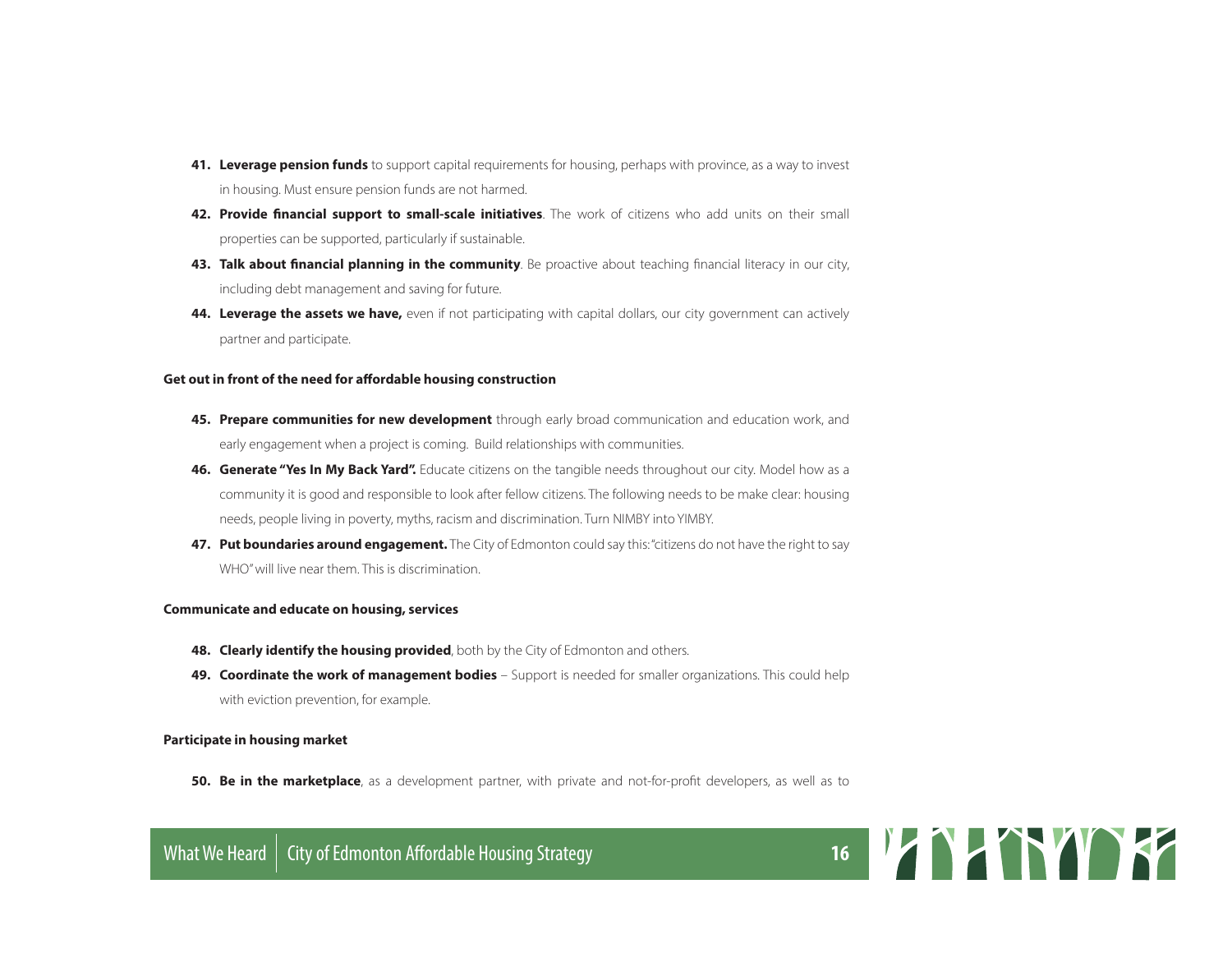encourage the participation of private developers in the construction of affordable housing units.

- **51. Use City-owned land.** Convert old city-owed office buildings into housing; build mixed affordable housing on city-owned land; give single residential lots to Habitat for Humanity, for at least a duplex; give land away to notfor-profits; 850 additional units could be created on top 5 city-owned social housing sites, under current zoning.
- **52. Buy land for residential purposes**, near transit-oriented development (TOD) sites.
- **53. Buy units** through the Cornerstones Inclusionary Affordable Housing Program. HomeEd can manage these units.
- **54. Financial support** for: co-housing; housing co-ops in attractive neighbourhoods; home renovations with sweat equity to decrease cost and increase sense of ownership and stability.
- **55. Support community development corporations**, by neighbourhoods for neighbourhoods that address local needs (housing for seniors of all incomes, ensure some affordable units). Partnerships could take place on TOD sites.
- **56. Act through HomeEd and Capital Region Housing**. There is no need to invent a new organization.
- **57. Build buildings.**

#### **Advocate**

- **58. Use the ear of the media.** The City of Edmonton is well positioned to advocate for housing units. Do not be neutral.
- **59. Tell senior governments what Edmonton needs**. Housing and homelessness are in our city government's face. Municipal Government Act changes are needed. Alberta has underfunded housing. Improved coordination of services is needed. Advocacy is also needed to the Capital Region Board.
- **60. Affordable housing should be city responsibility,** but do not let Government of Alberta off the hook for social housing. As owner of assets, city government has a significant role.
- **61. Help Government of Alberta** see regional differences across the province.

*If the city has agreed to a plan, it should advocate. ~ Focus group participant*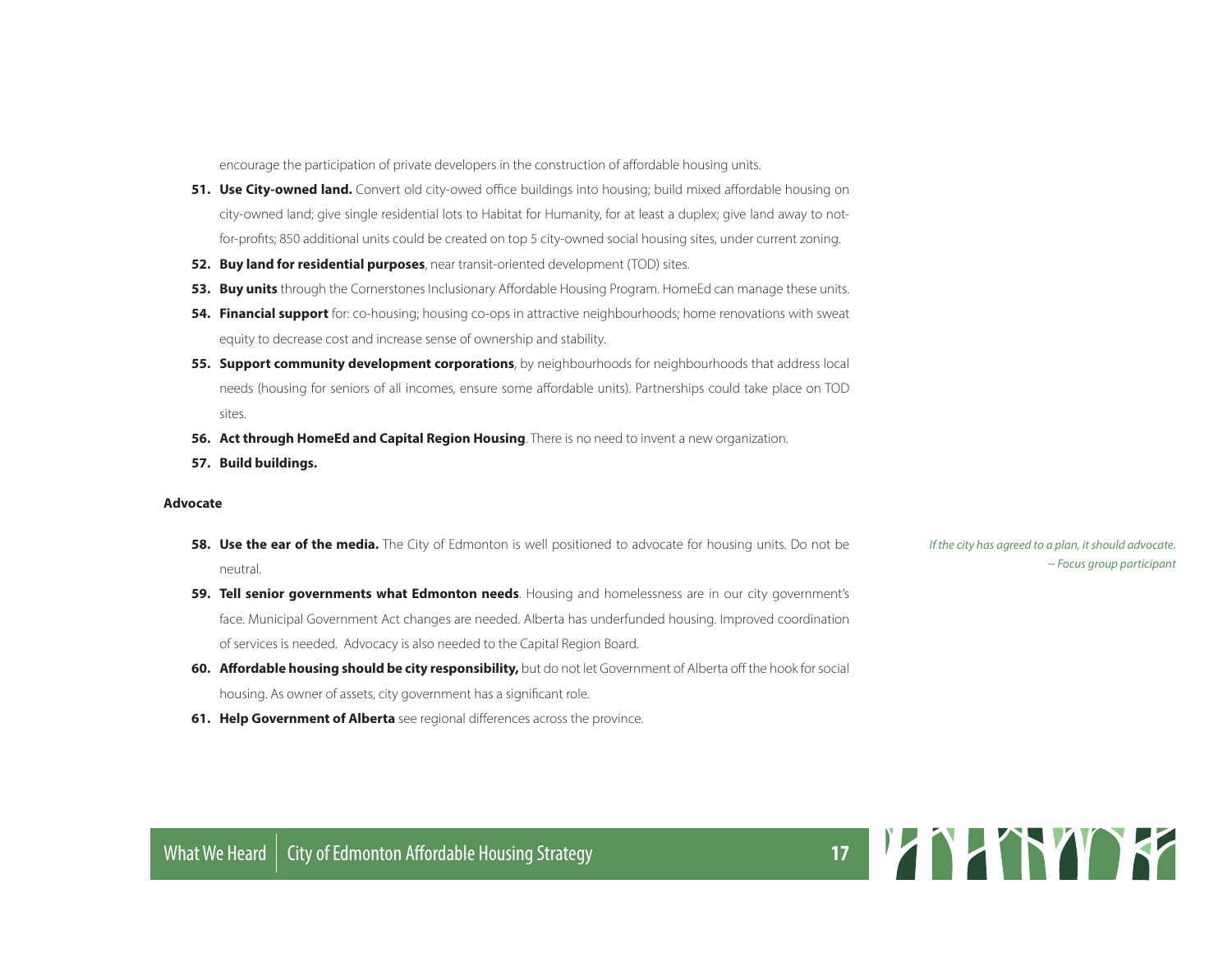## **What We Heard - Community Workshop**

After an opportunity to meet each other and explore the challenges and opportunities relating to housing and homeless in Edmonton, participants named their ideas for city government action. After naming the action, each idea was fleshed out using the following template:

- **1. Purpose** What will the action address? Why this action?
- **2. Opportunity / obstacles** What are the obstacles blocking this action? What opportunities do you see to go around them?
- **3. Results** What will be achieved by taking this action? What are the results that need to be achieved?
- **4. Role for City of Edmonton** What specifically is the role for our city government to play in this action?
- **5. Partners** Who does the City of Edmonton need to partner with to make this action happen?
- **6. Resources** What resources will be needed to take this action? Money, funds, people...
- **7. Doable?** On a scale of 1-10, is this doable in 5-10 years  $(1 no, 10 yes)$

Below are those actions, transcribed with minor edits for grammar.

#### **11 More Ideas For City Government Action (Fleshed Out)**

#### **Workshop Action 1 – Relax secondary, garden and garage suite regulations**

- 1. Purpose Build a better city, better neighbourhoods that are affordable and have more housing choice.
- 2. Opportunity / obstacles A more streamlined approach to receive a permit is needed to encourage this type of development.
- 3. Results Mix of housing types, increase mix of incomes.
- 4. Role for City of Edmonton Leadership, take the initiative.
- 5. Partners City, Edmonton Federation of Community Leagues, Canadian Home Builders Association
- 6. Resources Zoning bylaw amendments do not need capital dollars, only city staff time.

*What actions does our city government need to take to address the homelessness and housing needs of Edmontonians?* 

*~ The overarching question for the workshop*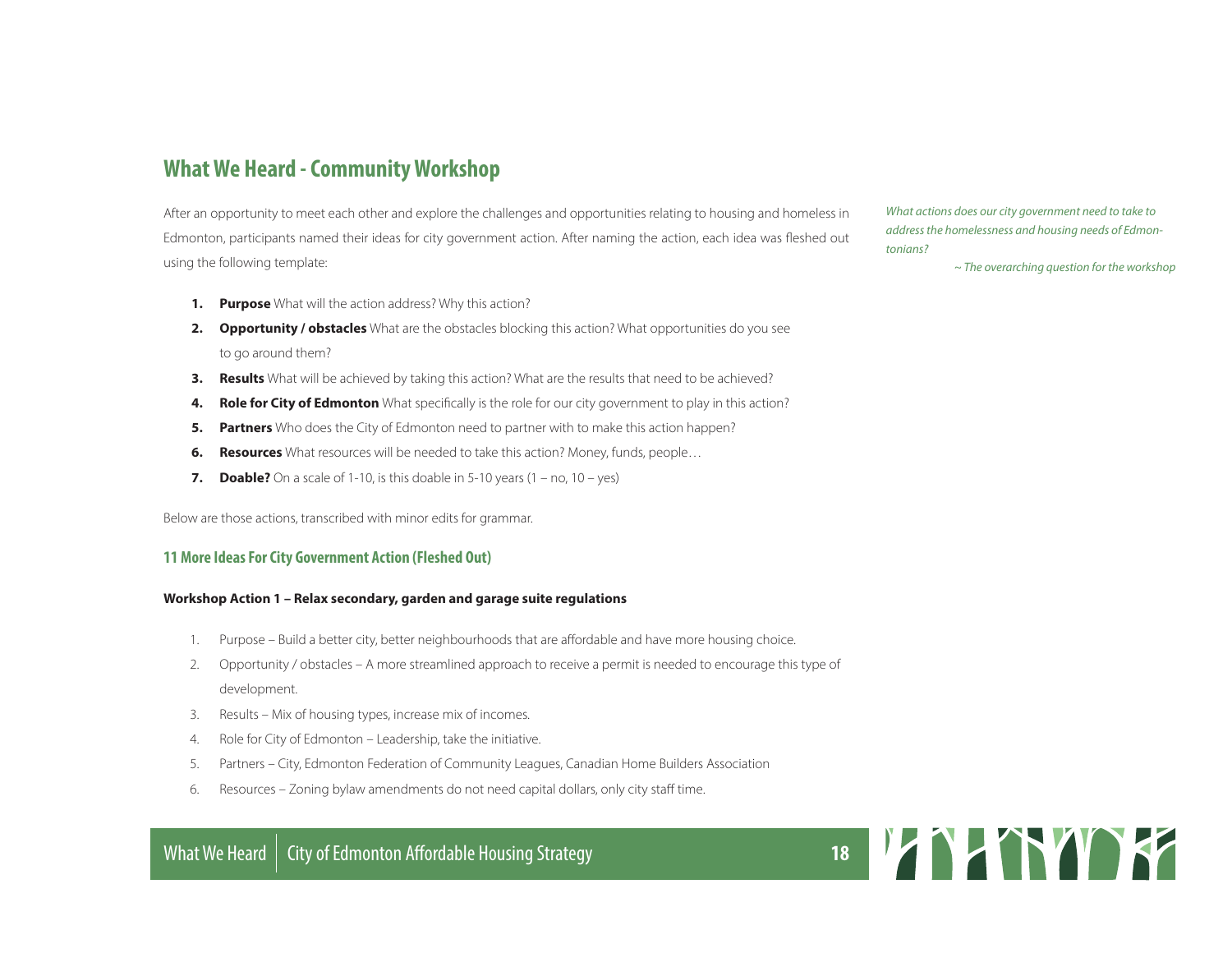7. Doable? – 10, if not a 12. This could be done in less than 5 years.

Further comments on this action:

- Service capacity is not an issue and shouldn't be an issue. Utilities are built over capacity.
- Parking is not an issue because residents do not have the right to claim the public right-of-way
- Language needs to change. "Secondary" is a loaded definition that doesn't reflect the actual purpose.
- Neighbourhood economics: current density in old neighbourhoods does not economically work. More density encourages retail!
- Population decrease: will be addressed
- Zoning regulations should not restrict design and innovation
- The discussion shouldn't be about restricting these uses with zoning regulations, but shaping the discussion to ensure these suites are safe and up to code and affordable, regardless of number of suites per site.

#### **Workshop Action 2 – Provide a living wage for all city staff and contractors**

- 1. Purpose Set example for businesses, non-profits and other orders of government. Will also ensure housing stability. This is a broad definition of contractor.
- 2. Opportunity / obstacles City staff mostly get paid well already.
- 3. Results Reduce poverty, and increase budget, standards for all contracted by City of Edmonton. This will build social infrastructure. The biggest NGO advocates for affordable housing often need housing security themselves, i.e., no pensions.
- 4. Role for City of Edmonton Research and policy development. Approximately \$15/hour in Calgary. Approximately \$21/hour in Vancouver.
- 5. Partners Task Force to End Poverty; lobby Province to implement.
- 6. Resources (no information provided)
- 7. Doable? 1

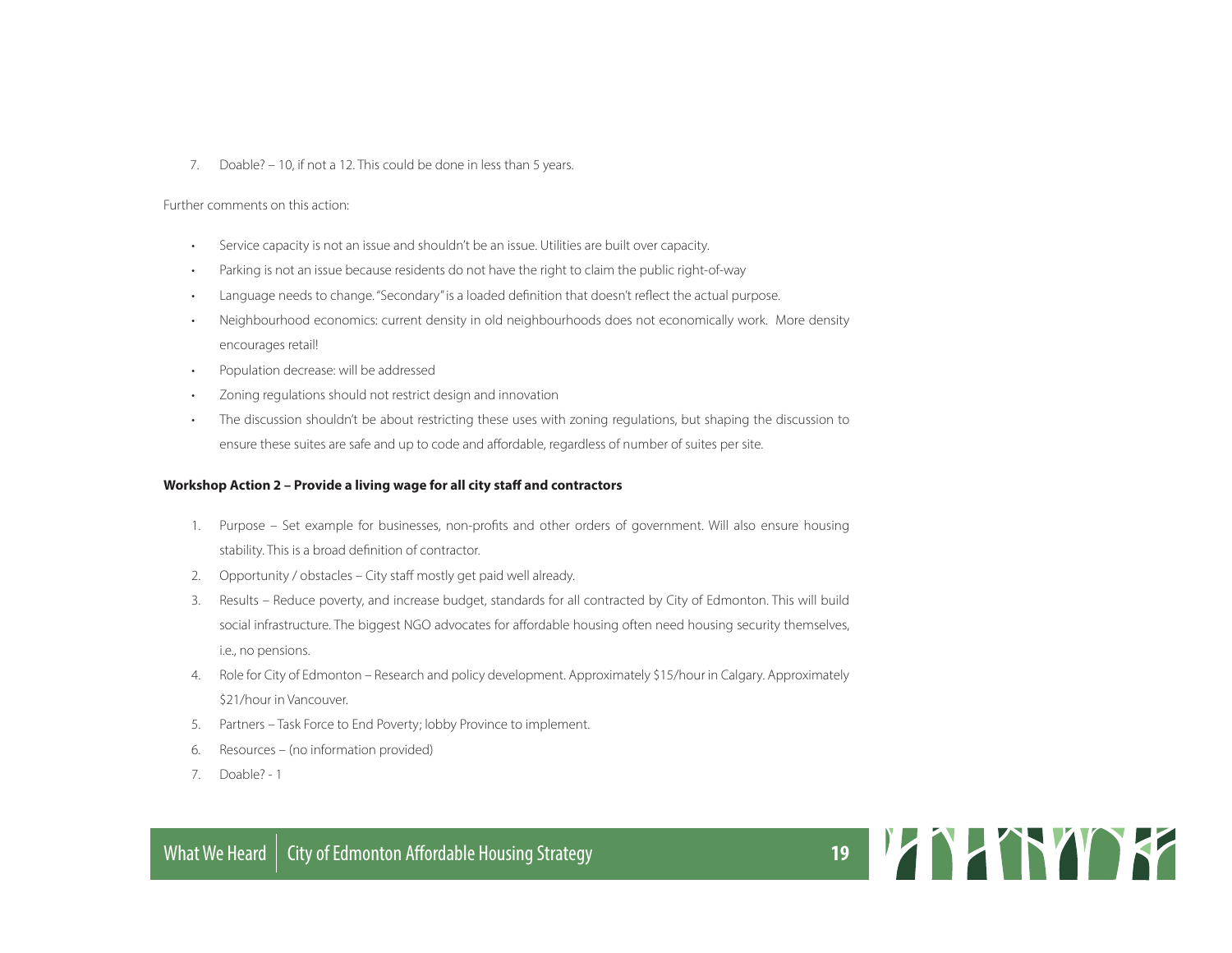Further comments on this action:

- Possibly more cost effective to pay low wages instead of building more "affordable housing"
- Advocate for living wage and income support and support payments
- City funded non-profits, day care workers, part time staff all face income insecurity.
- While volunteerism is good for "community development", service providers should not depend on volunteers to do heavy lifting with poverty reduction work.

#### **Workshop Action 3 – Advocate to other orders of government**

- 1. Purpose Potential with Alberta government around the Big City Charter
- 2. Opportunity / obstacles There is endless discussion: "Whose responsibility is it? Buck passing. The new provincial government is an opportunity. New partnerships can be developed to work around the "lack" of timing, right people, etc. Housing should be front and center, like the Jack Layton leadership example. Obstacles: Federation of Canadian Municipalities' "solve the housing crunch" and the Canadian Housing and Renewal Association initiative.
- 3. Results Obtain more money, and make better use of money to reach our goals.
- 4. Role for City of Edmonton take the lead. Opportunities at Federation of Canadian Municipalities, Big City Mayors meetings, caucus meetings, or other management bodies. This is not just capital (buildings) but also services, supports and other areas of social policy (income support, etc.). City of Edmonton can influence legislation (i.e., MGA amendments). The City of Edmonton can create better partnerships.
- 5. Partners Alberta Urban Municipalities Association, Federation of Canadian Municipalities, City of Calgary, key business leaders, school boards, NGO sector.
- 6. Resources knowledgeable people to lead, and good data/information. The current City of Edmonton Council is favourable.
- 7. Doable? 9. This is not costly and there is a positive City Council.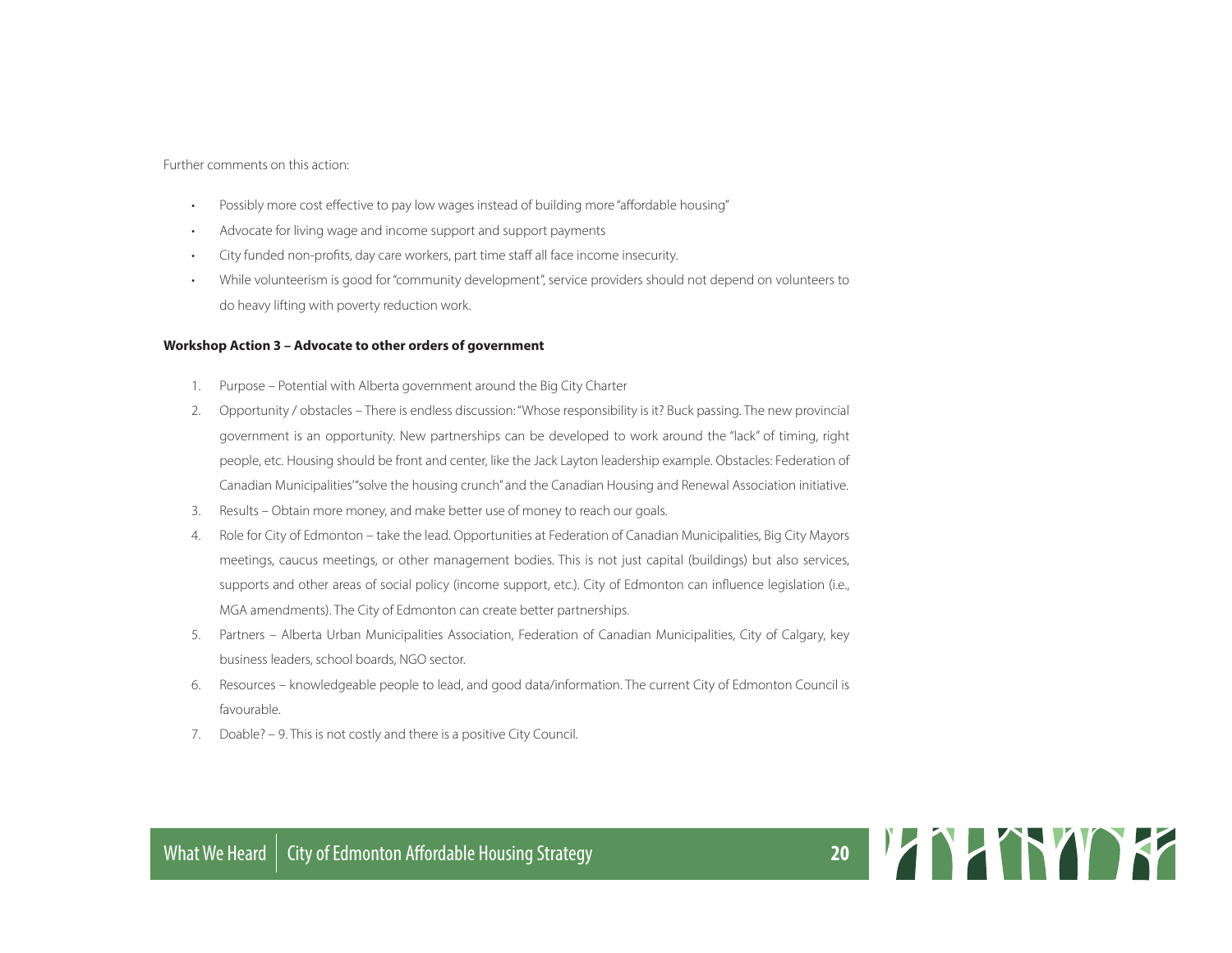#### **Workshop Action 4 – Designate some surplus school sites for affordable housing, including permanent supportive housing**

- 1. Purpose 50% of affordable units could include permanent supportive housing in the mixed income surplus school site designations.
- 2. Opportunity / obstacles Existing Council policy supports income mix in all neighbourhoods. Need to follow these through to implement. More public awareness in the communities with surplus schools sites of community needs regarding affordable housing. City is haunted by lack of public engagement with original First Place designation. City council needs to show leadership because it will never get consensus of all neighborhoods. An additional 15- 20 sites beyond existing 37 sites will become available in future years. More public awareness needs to be done to get people onside.
- 3. Results (no information provided)
- 4. Role for City of Edmonton (no information provided)
- 5. Partners (no information provided)
- 6. Resources (no information provided)
- 7. Doable? Set a target of surplus school sites to be used for non-seniors affordable housing (6)

#### **Workshop Action 5 – Develop partnerships to seek "market" need for a social enterprise housing.**

- 1. Purpose Create an inclusive community that is accessible and affordable. Reduce costs for housing while serving a social purpose. Prevent homelessness. Equity needed.
- 2. Opportunity / obstacles
- 3. Results Clients / tenants gain new skills. Promotes social responsibility, health and wellness, and inclusionary housing.
- 4. Role for City of Edmonton Social enterprise fund; land availability; business licensing; identify service gaps
- 5. Partners Results (no information provided)
- 6. Resources Results (no information provided)

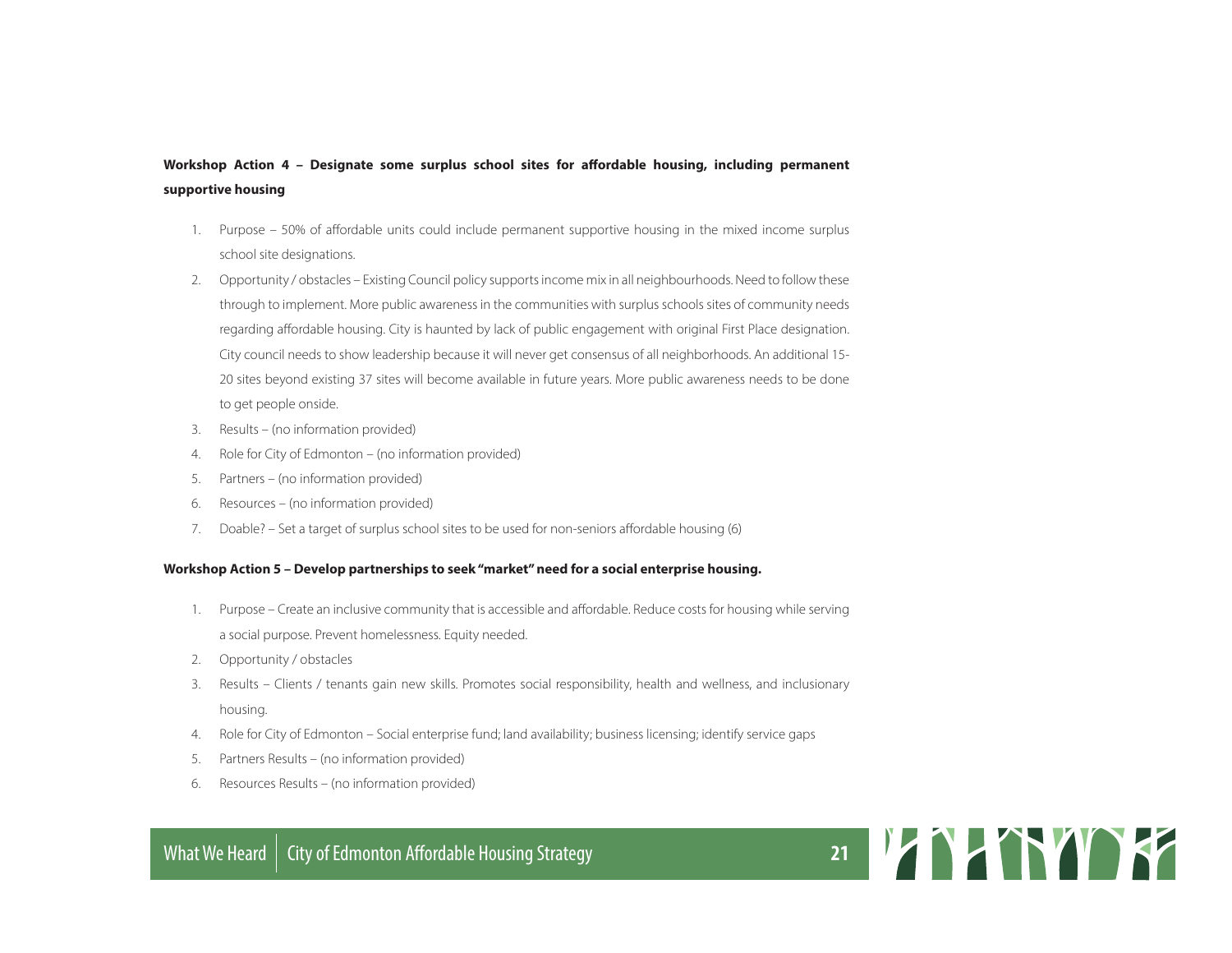7. Doable? Results – (no information provided)

#### **Workshop Action 6 – Partner with non-market housing developers of demonstrated competencies**

- 1. Purpose Address emergency housing deficiencies (hotel rooms, absolute homelessness, facing default).
- 2. Opportunity / obstacles (no information provided)
- 3. Results (no information provided)
- 4. Role for City of Edmonton Guarantor of occupancy levels. Land provider.
- 5. Partners (no information provided)
- 6. Resources (no information provided)
- 7. Doable? (no information provided)

#### **Workshop Action 7 – Support neighbourhood based community development corporations**

- 1. Purpose Address affordable housing to create a strong neighbourhood.
- 2. Opportunity / obstacles Requires expertise, and money. Private partners have for profit and non-profit goals.
- 3. Results Neighbourhood acceptance of project; more diverse community; neighbourhood control.
- 4. Role for City of Edmonton Legal framework to enable this initiative; support research and development of Edmonton model.
- 5. Partners Private financiers, housing builders and architects; community leagues and community development corporations; foundations, banks.
- 6. Resources Money, expertise, research
- 7. Doable? 4.

#### **Workshop Action 8 – Provide arms-length neutral facilitators for neighbourhood and housing proponents**

1. Purpose – Improve communication and find common ground and resolve contentious issues related to the proposed housing project.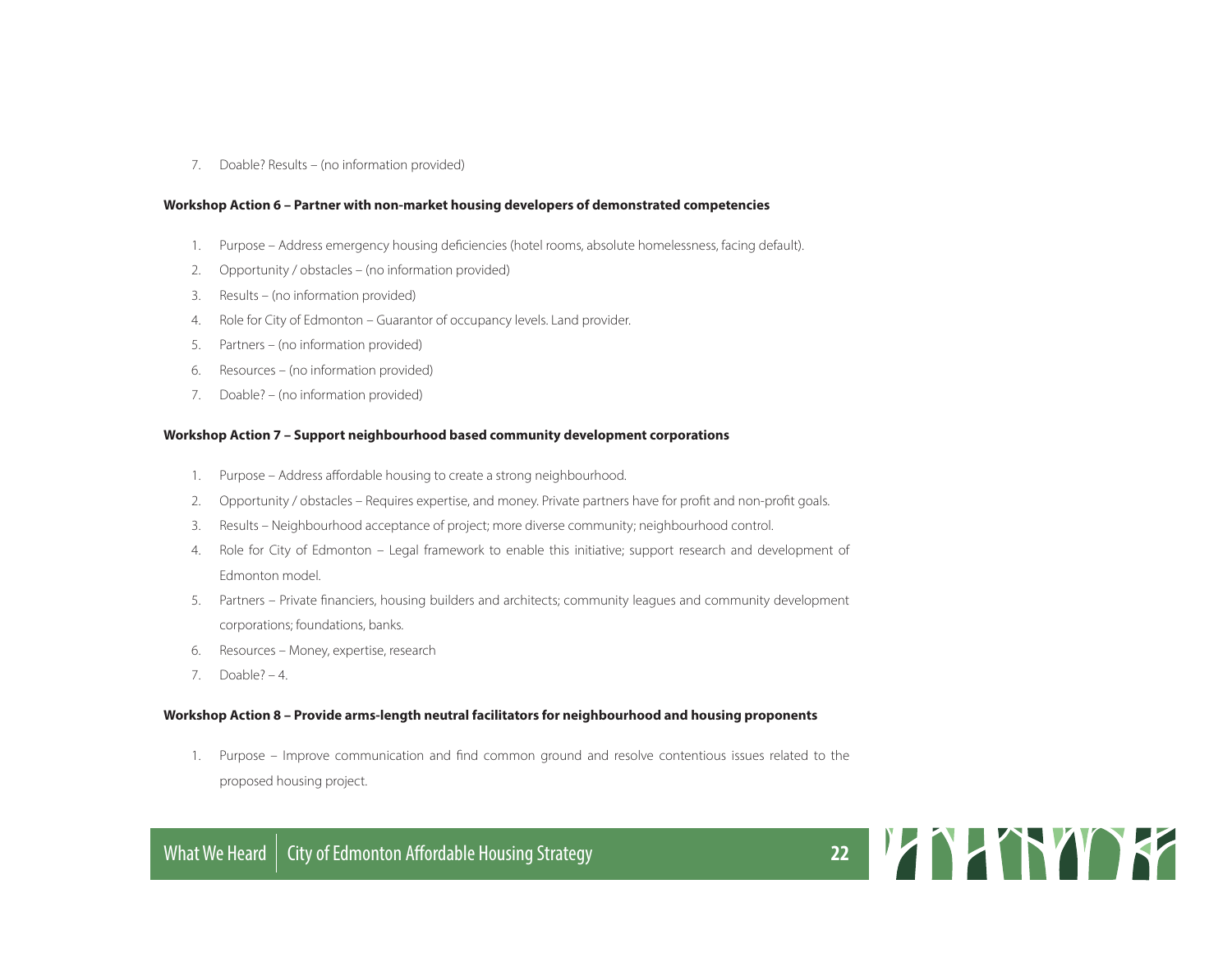#### **Workshop Action 9 – Tiny houses, pods, portable container housing**

- 1. Purpose Change zoning to allow for tiny homes in vacant areas: surplus schools sites, Charles Camsell site, former remand building, residential properties (affordable financing and entrepreneurial opportunity). Example: Habitat 67 was container units.
- 2. Opportunity / obstacles Former remand can serve as dorm for students coming into Edmonton for education or training, as a short term or transitional place. Could also be used for graduating from housing program, additions, and emergency shelters. Downsizing is more common and appearance can be designed by architectures. ATCO office trailers can be used for families. Single dorms from construction sites can also be used. Obstacles: perception that its ugly, unfinished, not taking core sub-housing standard, but people are re-examining how much space you need; not in my back yard; for portables, sewage arrangements, contractors to clean, building codes to accept metal containers.
- 3. Results A quick solution for homeless. Container housing solves family housing; multigenerations can be "stacked" as a support system.
- 4. Role for City of Edmonton (no information provided)
- 5. Partners ATCO, private developers, etc.
- 6. Resources Land, utilities (City water, sewage, power)
- 7. Doable? No strings attached; cost effective; easy to install; easily adaptable to meet renter need (single, couple, family); constructed in short time; zoning can be changed; micro-units can reduce stigma and increase acceptance into community; indistinguishable from next door.

#### **Workshop Action 10 – Change zoning to require all new developments, subdivisions, to have mixed housing**

1. Purpose – Establish a percentage of all new development to be mixed and / or social housing. Various types of housing in any one area, all levels of income in each area. New developments lack services, especially for low income. We are trapped in the nuclear family home; inclusive zoning and mixed housing will increase the density. Infrastructure is not sustainable with out density.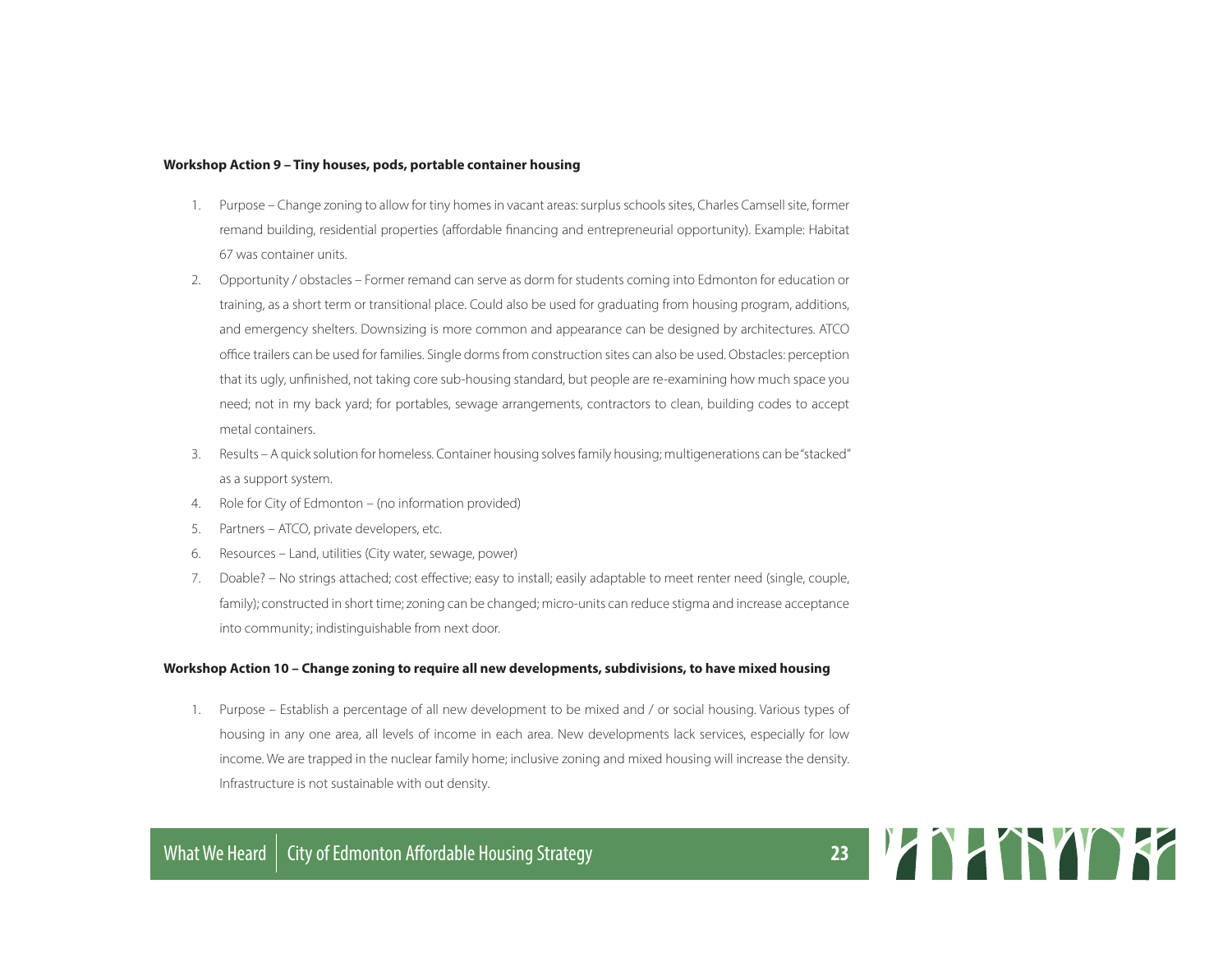- 2. Opportunity / obstacles A walkable city. The City needs / will need to compel these changes because some people won't want it. City will have to make them change, or convince them to. 4.5 homes/acre is not enough. A big challenge will be changing our old areas, not new development. Opportunity is to increase density because of major push back. The challenge is in getting people to understand the true cost of low density. This leads to the secondary suite conversation.
- 3. Results (no information provided)
- 4. Role for City of Edmonton (no information provided)
- 5. Partners (no information provided)
- 6. Resources (no information provided)
- 7. Doable? (no information provided)

#### **Workshop Action 11 – Champion diverse healthy communities**

- 1. Purpose Address the problem of NIMBY (not in my back yard), poor or absent public engagement (timing)
- 2. Opportunity / obstacles First opportunity is to act with pilots; use of surplus school sites; need good information and processes; need social contract with communities. This may involve more authority to communities. Second opportunity is to profile positive results when available, small steps tat are not too "extreme"; show practical benefits not just vague generalities.
- 3. Results More population density.
- 4. Role for City of Edmonton Take more common positions on diverse communities.
- 5. Partners Work with recognized community leaders.
- 6. Resources (No information provided)
- 7. Doable? (No information provided)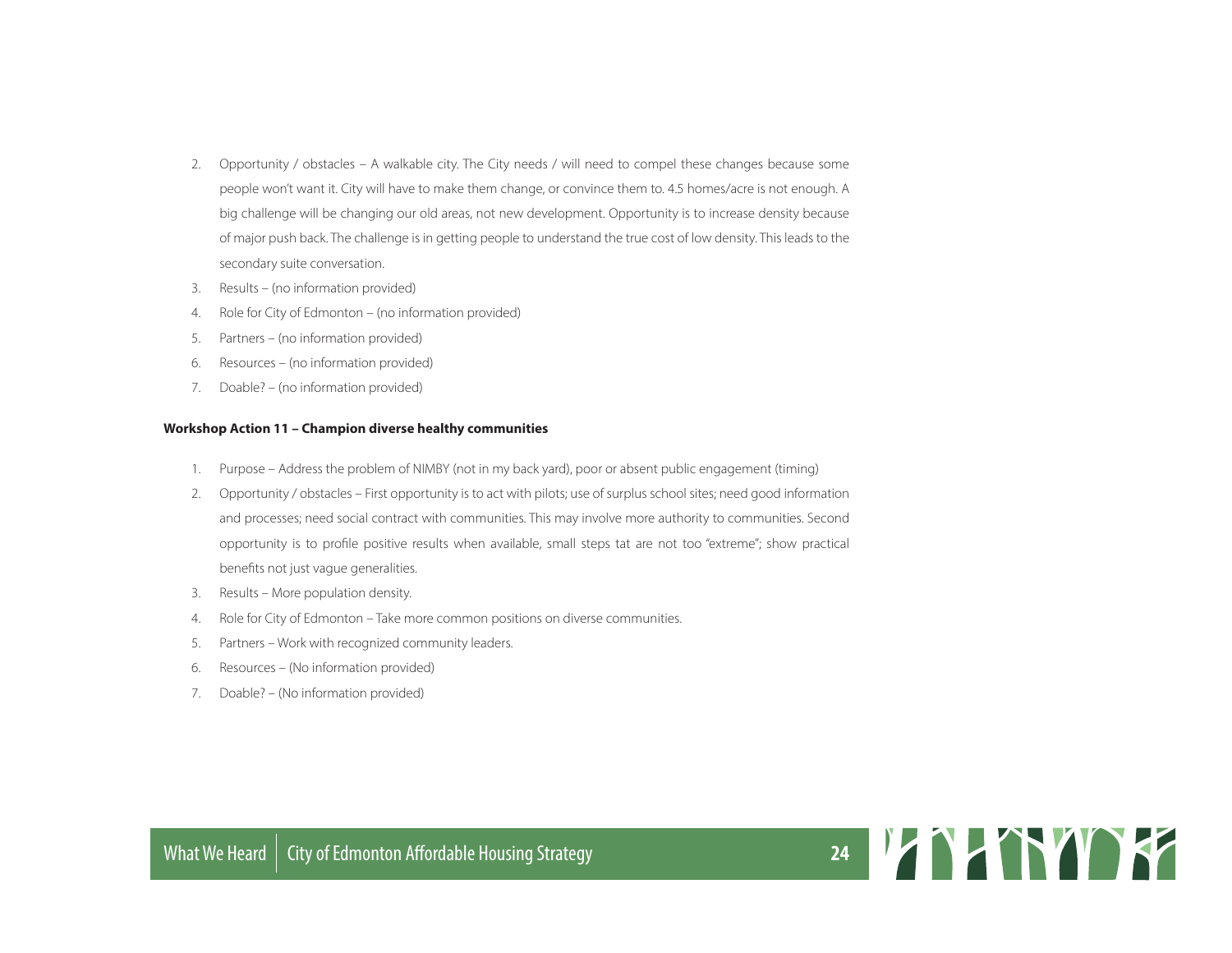### **What We Heard - Online Survey**

The text below provides both statistics on the 166 survey respondents' responses, and thematically organizes the information received through the open-ended questions. A note to the reader: these messages have not been evaluated or ranked, and some may be in conflict with each other.

#### **Concerns About Housing and Homelessness**

The online survey asked respondents which issues were of concern to them. 59% said that the availability of rental units was of high importance.73% said the cost of rental units, whether a home or apartment, was of high importance. The physical condition of rental apartments was of high importance for 52%. Most respondents, 49% indicated the number of bedrooms available in rental apartments was of moderate concern. The cost of owning a house or apartment was a concern of high importance for 49% of respondents. Long waiting periods for affordable housing units was a concern of high importance for 62% of respondents.

Online survey respondents were given an opportunity to name other housing issues. 57% of respondents provided comments; here is what they had to say.

- **1. Rental rates are high, not affordable.** There is a need for: rent controls; rent based on income; regulation of private owners of rental properties to ensure quality aligns with cost; adequate rent supplements.
- **2. Supply of affordable housing is inadequate.** Concerns include: it is difficult to find housing; 10% below market rate is not affordable; inadequate supply downtown; inadequate supply across the city; lack of affordable units near downtown and LRT lines; long wait lists; there is no such thing as "affordable"; lack of pet-friendly housing for seniors; lack of shelter for homeless seniors; lack of rentals in general;
- **3. There are various needs to serve.** A huge variety of needs are in the community that no one program can resolve: the chronically homeless; supportive housing (see below); low-income seniors; housing for singles and families;

*Stable and affordable housing is a critical foundation for breaking cycles of poverty, homelessness, and sometimes addiction. I support the Housing First initiatives for helping people and families get on their feet. This pays off in the long run for the entire community. But the housing needs to be GOOD housing. Rundown rooming houses, or dangerous neighborhoods are not helpful. Mix affordable housing with stable healthy neighborhoods. Also, add supports to give people who need it the skills to know how to care for their homes, be considerate of their neighbours, and participate in their communities.*

*~ Online survey respondent*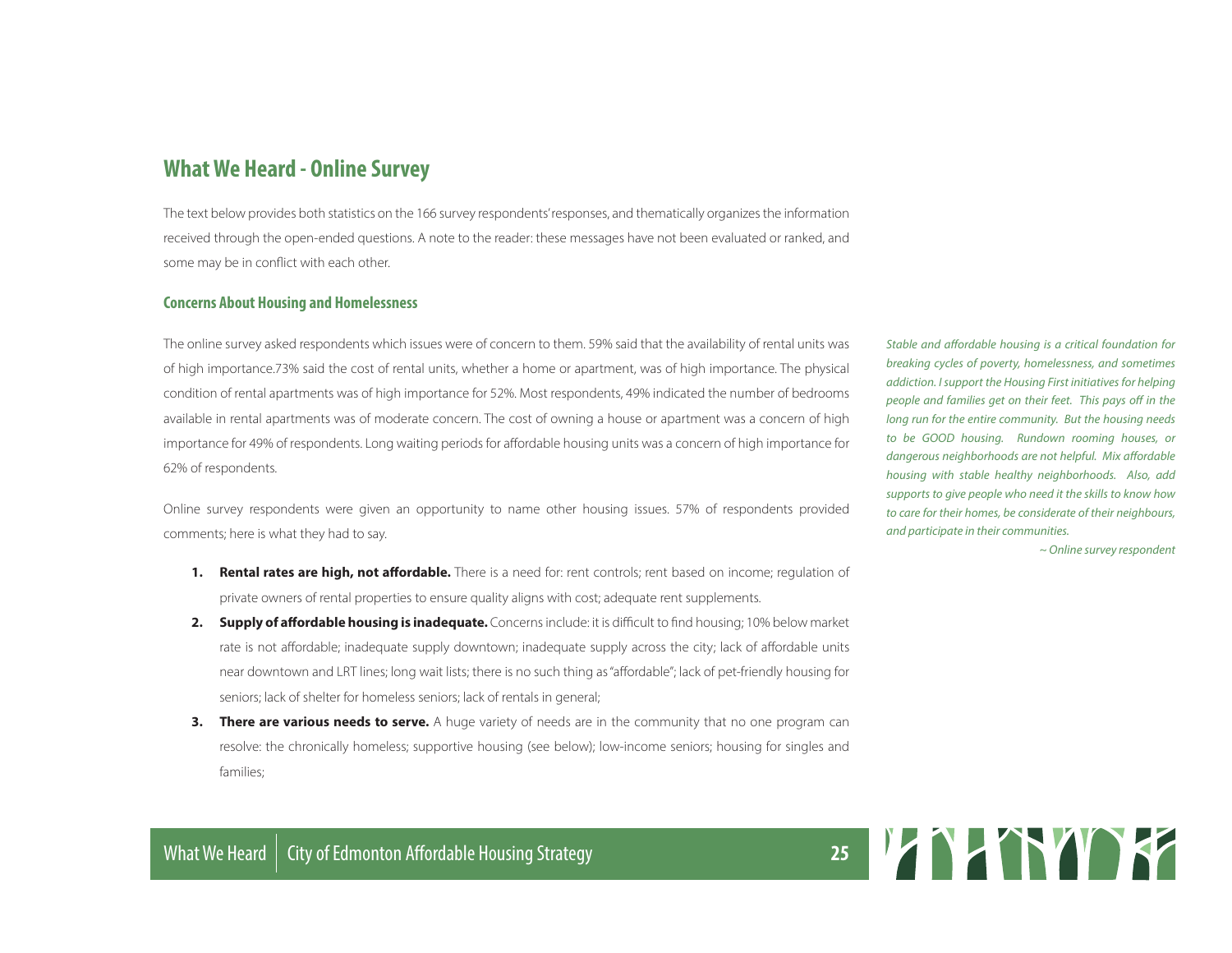- **4. Supportive housing needs vary.** People need support along with their housing for many reasons: physical disabilities; mental health; people in transition, not ret ready to be on their own; chronic health challenges; high needs populations, such as homeless; people with eviction or crime records; people who struggle with managing tenancy; people with disabilities. More supportive housing will take the strain off the supply of affordable housing. Both temporary and permanent housing with supports is needed.
- **5. Eligibility requirements are difficult to meet.** There are a variety of challenges for people: process to apply is difficult and if not accepted, people end up back on the streets and back to triggers that keep them ineligible (additions, sex work); criminal record; pets; addictions; mental health; adult-only buildings eliminate families; some people don't fit into categories (i.e., a 62 year old too young for most affordable senior housing); Canadian citizenship.
- **6. Inadequate funding.** Federal funding cuts to subsidized housing; cuts to Capital Region Housing Corporation
- **7. The Crime-Free Multi-Housing Program has a negative side.** There are people marginalized into substandard housing because they do not qualify under the
- **8. Some people struggle with being good tenants.** And they deserve to be housed. People with criminal records are marginalized into substandard housing because they do not qualify for the Edmonton Police Services Crime-Free Multi-Housing program, or have been evicted from large renters. Support is needed to help people with: bad credit; criminal record; damage deposits; credit checks, or reference checks; get utility hook-ups; get on waiting lists.
- **9. Infill development is challenging.** The following challenges were named: buildings that do not fit with the character of the neighbourhood, or heritage architecture; impact on current residents; difficult to build in established central neighbourhoods for the average Edmontonian; no one wants infill housing; relaxed zoning to allow more duplexes is a joke; higher density in older neighbourhoods; infill is working; build it to same or better standard than overall community, so it doesn't bring down property values; basement suites bring additional parking on the streets; do not do infill; no subsidized infill in established communities that people built and worked hard to establish.
- **10. Gentrification in central neighbourhoods** is taking place with no regard for the struggling and homeless. We

*Rental prices are outrageous!!!! 1300 to rent a 2 bed apartment is so much, especially in poor neighbourhoods. People who can't afford a down payment on a house get completely screwed in rent. Mortgages on the apartments can be as low as 1000. Renting a 100k apartment for 1300 a month is robbery.*

*~ Online survey respondent*

*There is a lack of rentals in general. I believe affordable housing is at a crisis point. Homeless shelters have become affordable housing and while individuals who receive income support reside in shelters they are not entitled to income (Alberta Works will cut them off). This makes it incredible difficult to save enough money for rent that is more than \$323 and makes having a damage deposit and impossibility. Even if they do not eat or buy toilet paper they cannot afford housing. The wait lists are very discouraging (3-5 years if you are eligible). MORE AFFORDABLE HOUSING PLEASE!*

*~ Online survey respondent*

*Keep in mind that families with more children need different things. We shouldn't feel forced to live in certain areas because we are now low income. I dread living in complexes where children run outside all hours and parents aren't watching them. I'd rather live in home I chose or area I feel comfortable. I want a home to feel like home. Not fare to be segregated to certain area or no pets or your eldest can't live with you. Need a home. To be a family.*

*~ Online survey respondent*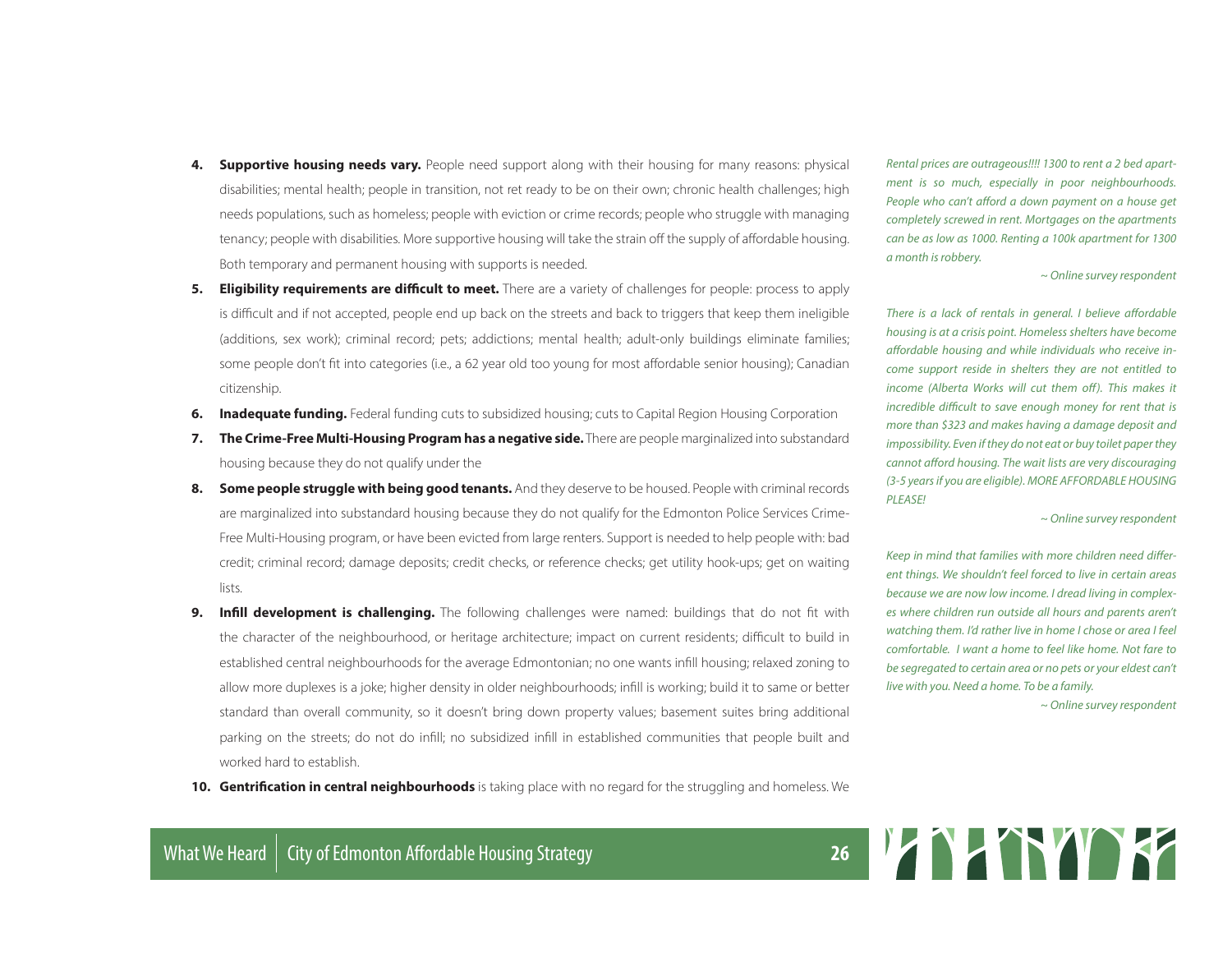should develop with care, respect and dignity.

- **11. Segregation, racism and discrimination are taking place**. Concerns raised: people are not able to choose where in the city to live, rather specific areas; downtown is ghettoized; many landlords refuse to rent to people who have been homeless or discriminate based on race, social status or income source, sobriety; owners of derelict rooming houses take advantage of vulnerable residents and provide no support; people should have options that make them feel safe and part of a positive community;
- **12. Quality of building stock.** Concerns raised: derelict rental houses; poor quality housing not being looked into; landlords and property managers who do the bare minimum or less if they can get away with it; properties not taken care of; bedbugs issues needs to be addressed in more organized way; absentee landlords are a challenge; illegal basement suites; safe and secure properties; lack of maintenance; lack of adherence to safety standards (fire alarms, doors that lock, unsafe windows, handrails, steps, etc.); need to upgrade and renovate current subsidized housing to increase its longevity;
- **13. Safety is essential,** in both the building and the surrounding neighbourhood.
- **14. More than 'housing' needs to be addressed.** The city is making great strides with Housing First programs but getting into some programs is difficult due to lack of units for individuals. More transitional housing is needed and a focus on supportive housing to help individuals gain the skills they need to be independent and afford market rates.
- **15. Role clarity.** It isn't clear if this is work for civic level.
- **16. Taxes and fees make it hard to buy a home.** 8% property tax increases for each year for last decade. Whose salary goes up 8% a year?
- **17. Day shelters are needed in the city**. People have nowhere to sleep. Better night shelters are also needed, where people could actually sleep.
- **18. Bad city planning**. Requirements for homes that do not fit with sound neighbourhood planning. Restrictions on what property owners can do with their own land (there should be fewer restrictions). Improper road planning in residential areas ("traffic calming" is a disaster).
- **19. Safety.** People are looking not just for a bed, but also safely. A door they can lock with a bathroom and kitchenette

*I am happy about infill. I live in Beverly. I just want the new builds to reflect the historical architecture. I am all for new builds having basement suites. I'm often having to move because my rent budget is 500 a month making it necessary to have a roommate. I have mental health health issues as well. So I lose roommates a lot. I would love to live in a community building with a small suite. A building with common rooms like a library or game room. I don't need a ton of space, its just me. But I need social opportunities and community. Please build a community style building between nait and northland's..and put me on the list. PS. I'm on aish.*

*~ Online survey respondent*

*Availability of housing for one-person households to buy - I live in a crappy condo but would like to buy a real house, however with a single income, even my pretty reasonable professional salary, that will never happen in Edmonton unless there are more small, new, infill-type houses coming onto the market.*

*~ Online survey respondent*

*Concern - The quality of people one lives around. Nobody wants sketchy neighborhoods*

*~ Online survey respondent*

*Constant rent increases. Landlords who never repair broken windows, clothes washers and dryers. Management companies that collaborate to set very high rental pricing. Building owners that rent to drug dealers and refuse to do anything along with City Police. Roads with heavy traffic through residential neighborhoods with 32 decibel levels and excessive speeding.*

*~ Online survey respondent*

# What We Heard | City of Edmonton Affordable Housing Strategy **27** 2012 12:20 PM 2012 12:20 PM 2012 12:20 PM 2012 12:20 PM 2012 12:20 PM 2012 12:20 PM 2012 12:20 PM 2012 12:20 PM 2012 12:20 PM 2012 12:20 PM 2012 12:20 PM 20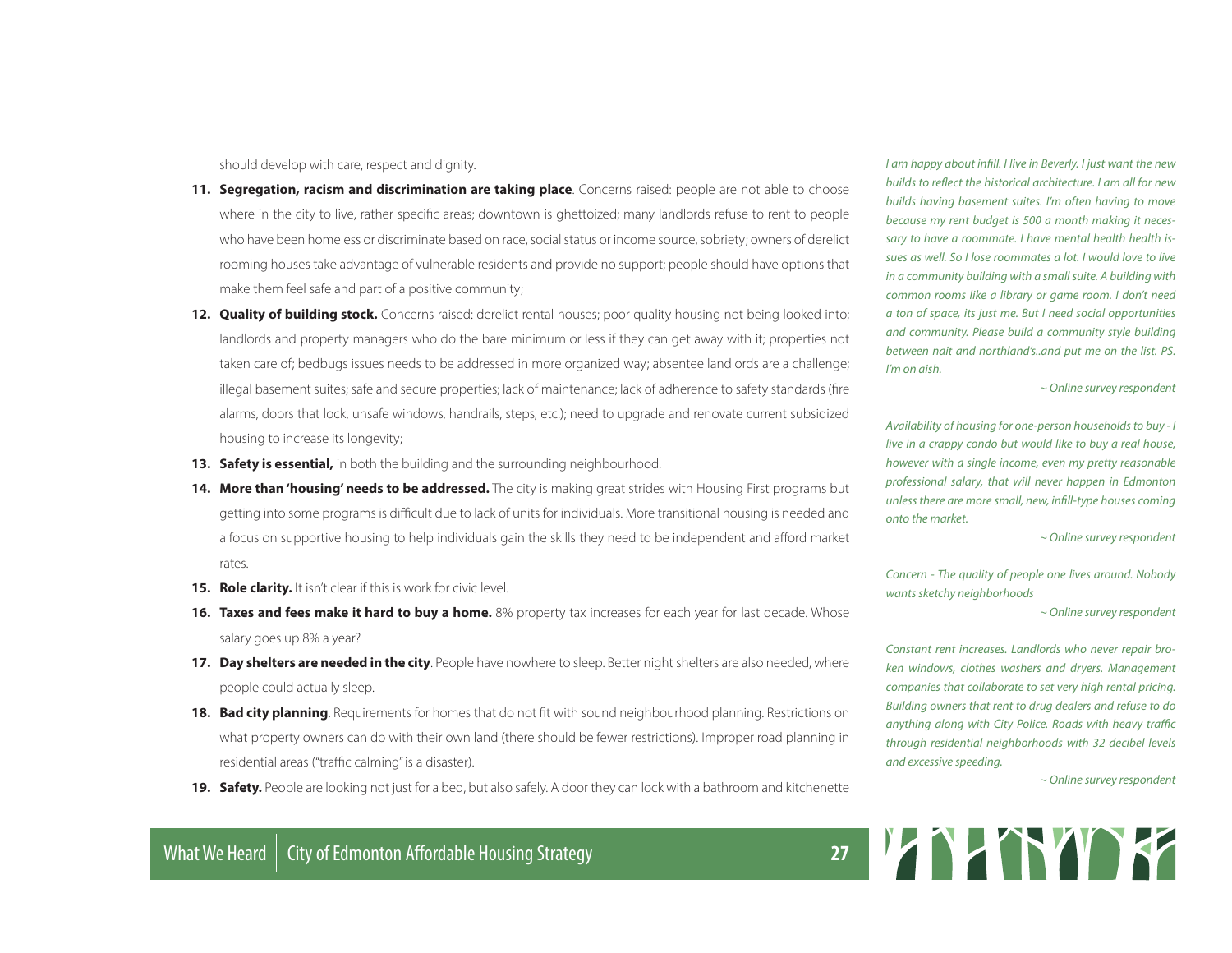that is all their own. Even if 250 sq. ft., something they can call their own is important.

#### **Philosophy on City Government Action**

There are a number of threads in the survey responses:

#### **It makes sense to take action**

- 1. It is cheaper to house people than have them on the streets.
- 2. The whole city is safer, better place when everyone has the option to choose safe, affordable housing.
- 3. Affordable housing means a liveable city for everyone.
- 4. Affordable housing is a stepping-stone that allows low-income renters the ability to get ahead, rather than constantly feeling defeated.
- 5. Tax dollars are well spent giving people a hand up

#### **Access to affordable housing is a right**

- 6. All Edmontonians have a right to affordable housing and the option to choose where they live. Access to affordable, safe and clean housing is essential.
- 7. The language "low income" has stigma and judgement associated with it. What about "morally acceptable housing"?

#### **Some not supportive of a city government Affordable Housing Strategy, or parts of it**

- 1. Focus on immediate outcomes, not a study. We know there is not enough affordable housing. No more waste of money on studies.
- 2. Just take action. We know what is needed; we just need to focus on immediate outcomes (use vacant school sites; public engagement to understand that we all need affordable housing, not just those living in poverty, and to build empathy and decrease resistance).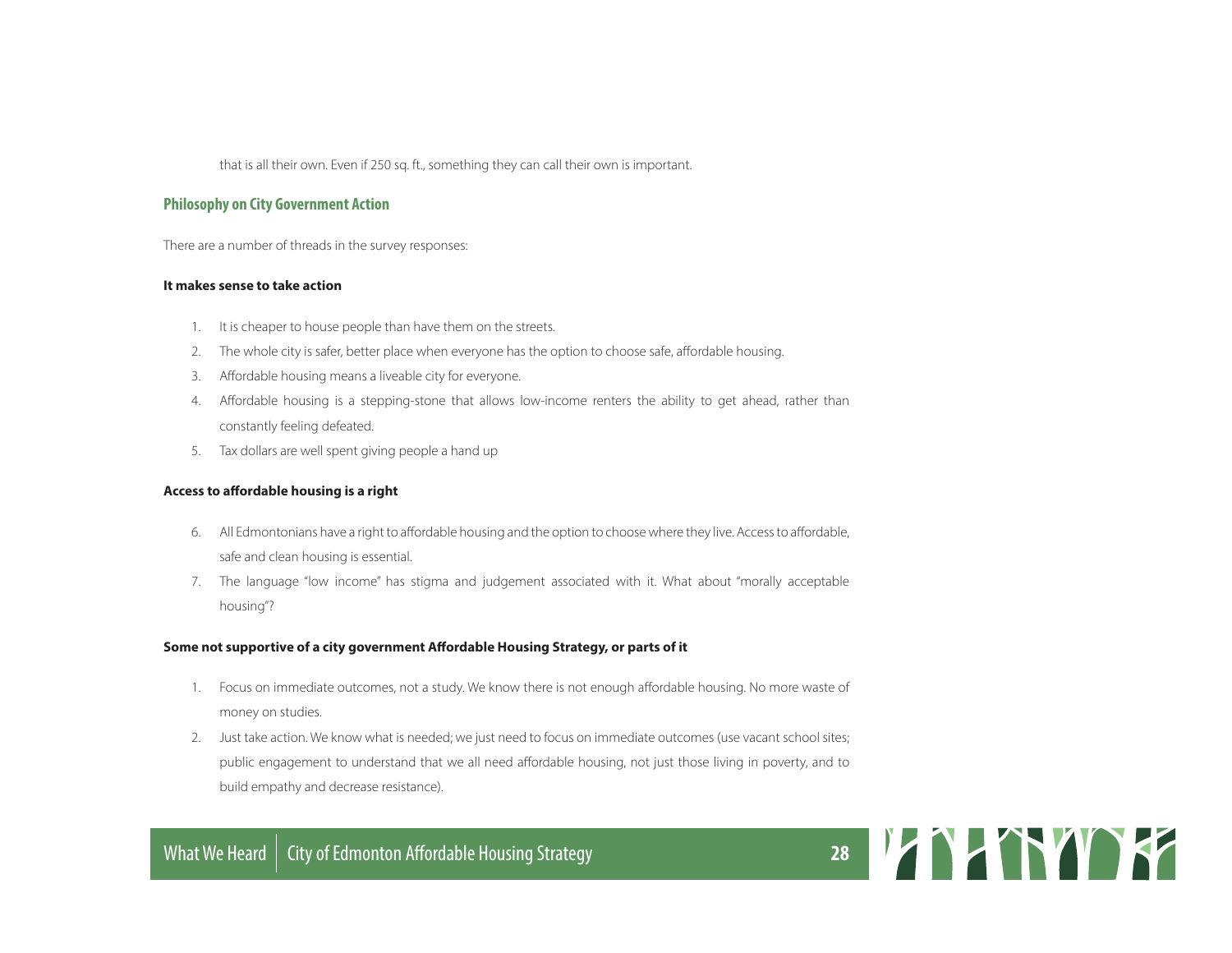- 3. This is not work for city government. City government has no business doing any form of grant or subsidizing any form of housing. It is the Province's job and there are many private initiatives confronting this problem. City government makes problem worse by manipulating the supply of land and inflating prices. Further, this is mainly a Federal and Provincial issue.
- 4. No tax dollars on housing. Concerns about where tax dollars are spent: my tax dollars from my home should not be used for someone else to rent/own a home, or to increase the value of someone else's home; stop increasing taxes instead of using tax dollars on housing programs because lower taxes will encourage housing and rental; let free market work its magic; no tax dollars to subsidize someone's rent; spend tax dollars on roads and city services only; how are subsidized citizens paying us back; stop padding developer pockets; stop giving money away to individuals who through poor choices we have to subsidize without any recovery of our funds; need a way to recover funds; its not the responsibility of home owners to subsidize others into owning; no one helps me fix up my home, if you can't afford your home you need to sell and move along.

#### **56 Ideas for City Government Action**

The online survey asked specific questions about the actions our city government should take to address the affordable housing needs of Edmontonians. Provision of financial grants and incentives to increase the supply of affordable housing units was of high importance for 62% of respondents. Provision of financial grants and incentives to maintain the supply of existing affordable units was of high importance for 52% of Edmontonians. Only 14% of respondents said that each these actions were of low priority. 50% of respondents said that provision of financial grants and incentives to maintain the supply of existing rental units for low-income households; this was of low priority for 13% of respondents. Provision of rent supplements (financial subsidies) to allow people to afford market rental rates was of high importance to 42% of respondents, low importance for 17%. This action had a higher proportion of moderate importance, at 37%.

Two other areas of action received high support from respondents: 62% found it of high importance for city government to advocate to other orders of government for addition funding for affordable housing. Only 10% said this was of low importance. Further, 51% of respondents said it was of high importance for city government to research and prepare plans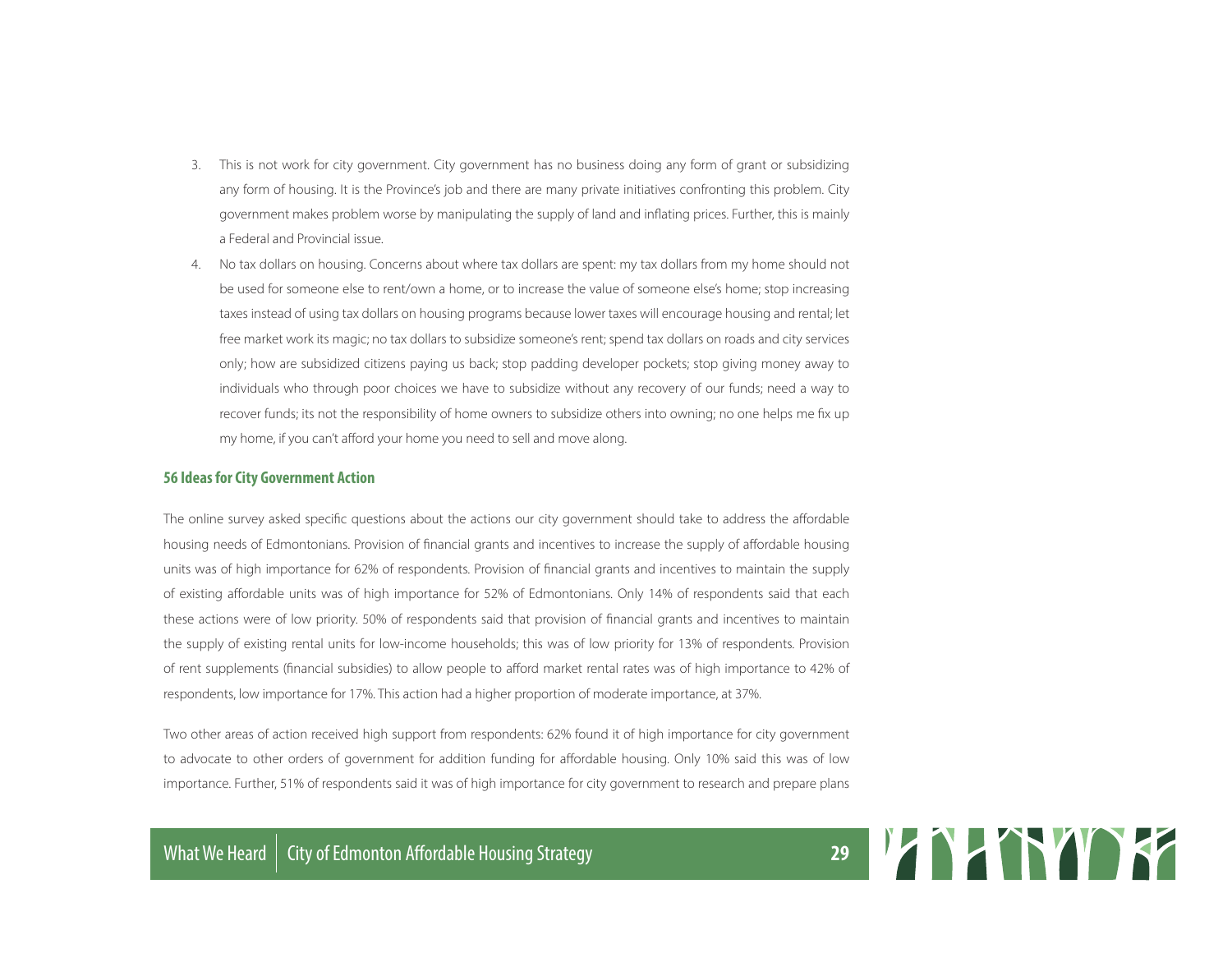to address affordable housing needs (34% moderate, 14% low).

Online survey respondents were given an opportunity to name other city government actions. 37% of respondents provided comments; here is what they had to say.

#### **Welcome affordable housing throughout the city**

- **1. Affordable housing should be everywhere**, throughout the city: in new neighbourhoods, like Griesbach, have now housing but no truly affordable housing options; anywhere there is a transit node is a great place for a range of housing types, styles and price points; access to groceries and health services; mixed in with market housing; in all buildings.
- **2. Put affordable housing in convenient locations**, near transit and services. Easy access to schools and amenities is essential.
- **3. Locate more homeless outreach offices** in neighbourhoods so Edmontonians don't push people who are struggling out of the neighbourhood; help people struggling, and help people welcome those who are struggling
- **4. Build diverse, walkable neighbourhoods** with low cost and high price housing; well maintained and clean modern neighbourhoods benefit wealthy and poor alike; incorporate homeless into the community; easy access to essential services for all households;
- **5. Work with communities** about acceptance and need of affordable housing and social integration.
- **6. Face NIMBY.** The strategy needs to be flexible but insistent. The city as a whole needs to contribute to this solution for our neighbours. We have to face NIMBY head-on in the same way we face bullying in schools - as something that is not acceptable.

#### **Provide a range of housing options to serve various needs**

- **7. Recognize that low-income Edmontonians are not a homogenous group.**
- **8. Make everything available**: sufficient market rental apartments; subsidies for market rentals; designated Affordable Housing, Permanent Supportive Housing (of various kinds); temporary housing for people between

*Edmontonians need to be part of the solution by welcoming affordable housing to their neighbourhood. ~ Online survey respondent*

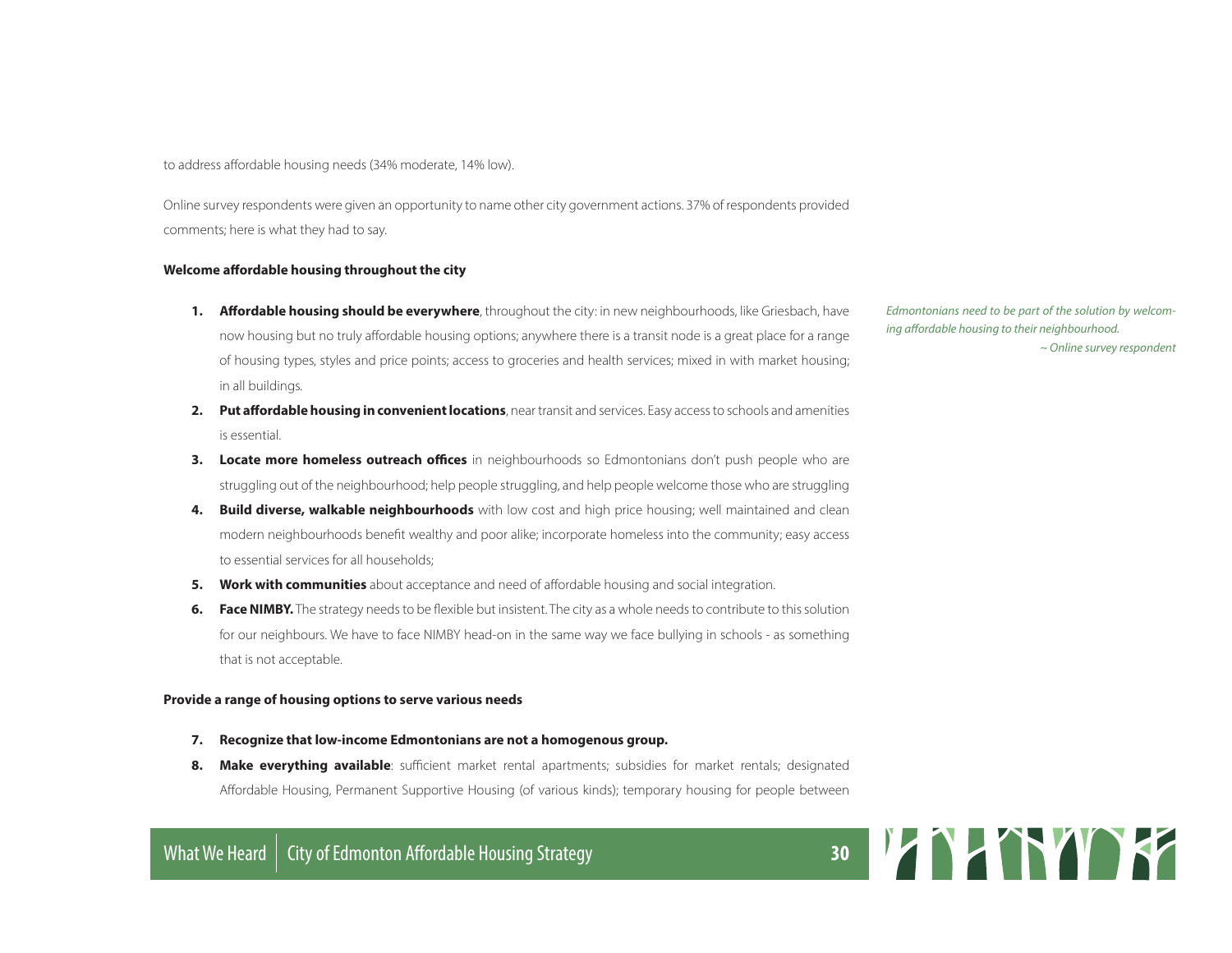one apartment and the next; housing with harm reduction approach; and even adequate boarding houses, transitional housing, group living, for those who are most likely to succeed in such settings.

- **9. Provide a seniors-specific Housing First program**.
- **10. Provide housing for variety of household size**: singes, large and small families.
- **11. Consider consecutive residency in the city**, where Edmontonians that have been waiting the longest get priority over newcomers unless they are refugee settlers (when funding is supplemented by other governments).
- **12. Assess people on a one-on-one basis**. A lot of folks are somewhere between homeless and tenancy. There are a lot of folks receiving funds from Barriers to Full Employment, AISH, AB Works who might be receiving somewhere between \$750 - \$1300 to live off for the month. Assess folks on a one-on-one basis. See who is prioritized (understandably!) at existing orgs like CRHC, Operation Friendship, Home Ed, and see who is falling through the cracks.

#### **Ways to add units**

- **13. Build infill,** in the form of secondary suites, empowering Edmontonians to take action in their communities.
- **14. Build smaller quality accommodation in convenient locations**. Compact housing for singles (homeless and seniors). Give them a small, cozy place to call their own, rather than money. Garden suites and tiny homes. Build clusters of tine 300 square foot, bachelor suite apartments so singles have vacate larger, more expensive apartments for families. Modular construction.
- **15. Build up**, increasing the density of our city.
- **16. Build community focused buildings**, with small apartments and communal spaces like courtyards, libraries and game rooms.
- **17. Build clean emergency shelters** for people and pets.
- **18. Use old buildings**: old Remand Center, former [Camsell] hospital for low cost housing or a homeless shelter.
- **19. Use vacant school sites** for affordable housing. Speak out strongly against NIMBYism, get rid of five neighbourhoods moratorium and say social housing is not the reason for community stress.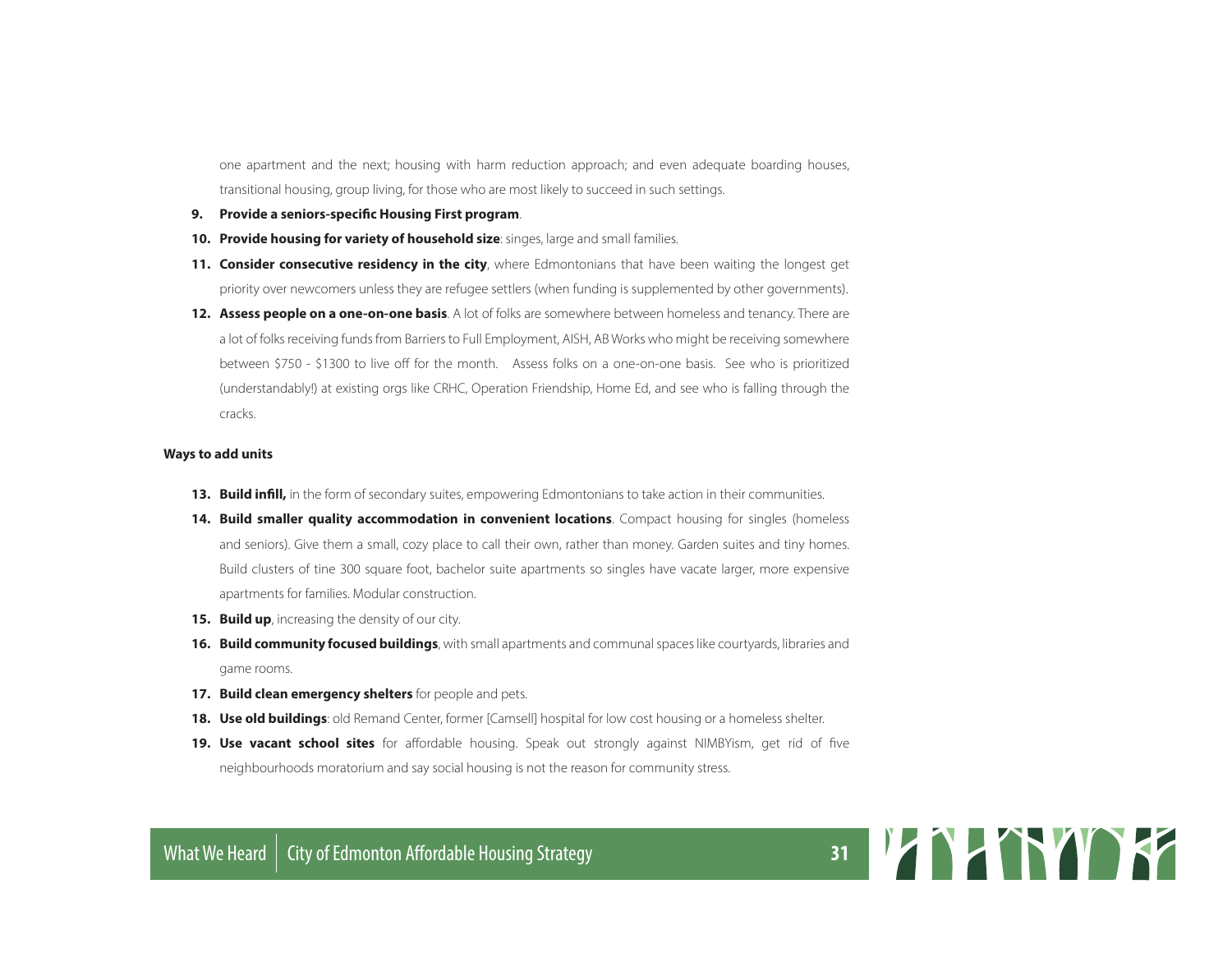- **20. Do not use vacant schools sites**. Leave them as green space.
- **21. Develop municipal airport** quicker.
- **22. Inclusionary zoning**. Require a percentage of condominium units to be affordable housing, like Vancouver. 20% of units should be affordable housing.
- **23. Do not use inclusionary zoning.**

#### **Landlord and tenant relationships**

**24. Provide timely, effective and balanced dispute resolution** for landlords and tenants. Both parties need to

know their rights.

**25. Advise tenants and landlords on rights**.

#### **Relationship with the public**

- **26. Advocate** the need for affordable housing.
- 27. Listen to citizens: marginalized, people in the neighbourhoods, keep asking what people need.

#### **Address ability to pay for housing**

- **28. Rent control**. Rules where rent only raised by a certain percentage every year when resigning leases. No profit at the expense of people in need. Make those renting out the units part of the solution
- **29. Financial supports for renters**. Ensure sufficient rental allowance, particularly for families. When child tax is used for rent, it is not used for food and clothing for the children.
- **30. Incentives for landlords**, to keep rent affordable. Give developers more incentive to create affordable homes; give them perks for helping those that are struggling.
- **31. Limit rent**: rent caps for fixed income people; rent no more than 75% of value of the property being rented.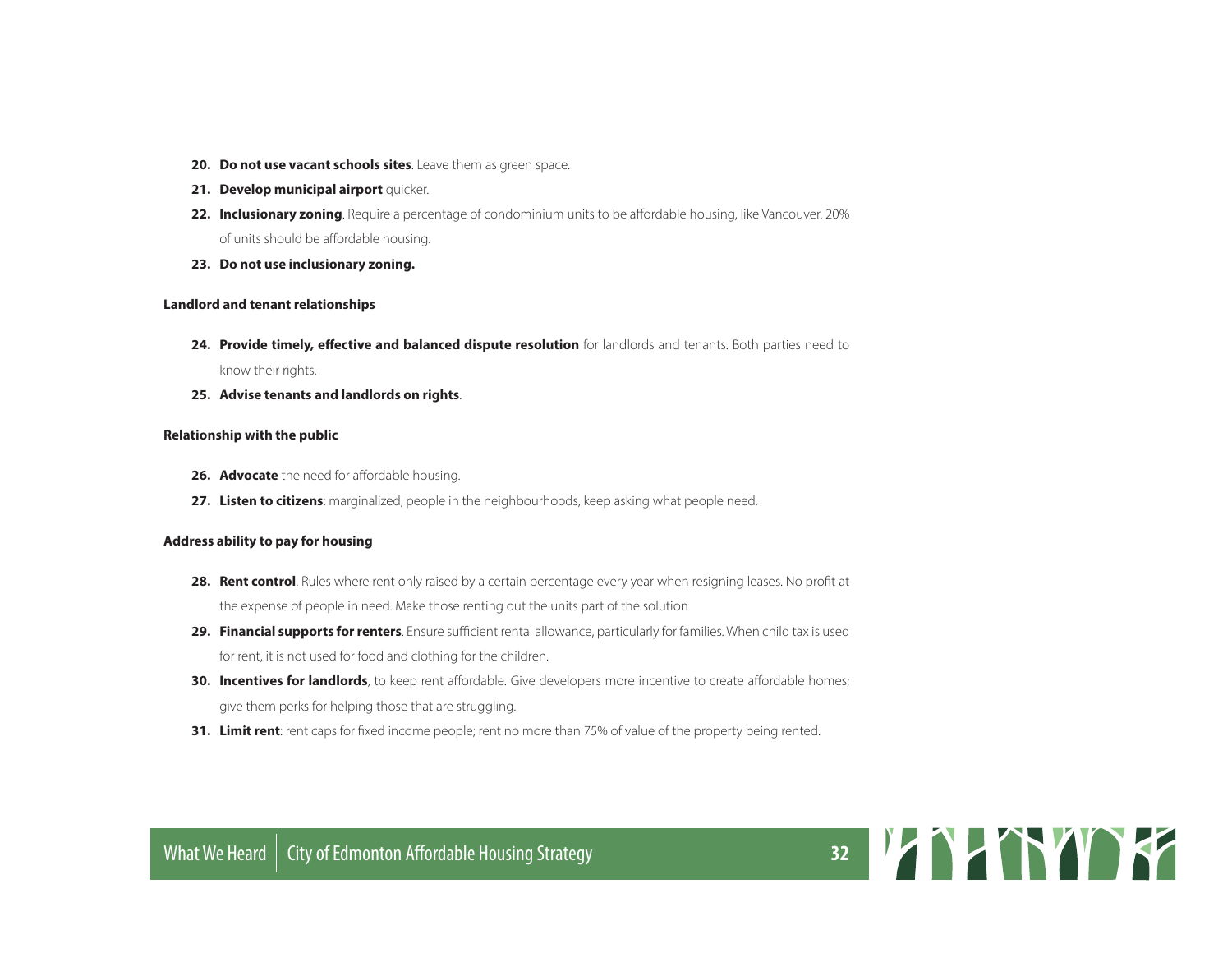#### **Advocate to other levels of government**

- **32. Living minimum wage** that allows people to afford housing.
- **33. Minimum annual income,** increased money given to people on AISH or Alberta Works.
- **34. Normalize mortgage financing.** If policy was still 20% down, house prices would be lower.
- **35. Stop keeping people in poverty**, by allowing people in shelters to be eligible for core shelter and needs allowances. Challenge the policies of Income Supports/Human Services.
- **36. Free housing**. A fresh new provincial government is open to new ideas. Research and evidence says this is the best way to end homelessness and reduce cost on system in the long run (Medicine Hat, Utah).
- **37. Access to funds**. Social Service agencies should be involved in accessing philanthropic and federal/provincial funds for capital projects as is being done in Calgary.

#### **The city we build matters**

- **38. Reduce indirect subsidies to new suburban development** and implement smart road tolling and have new developments pay the full cost of service installation
- **39. Diverse transportation options** are essential to quality of life. What good is an affordable home if resident cannot easily get to work, purchase food?
- **40. Think ahead and forecast what the neighbourhood will become**, as it gets older. Infrastructure for viable neighbourhoods is necessary: schools, libraries, fitness centers, rinks, museums, parks, etc.
- **41. Neighbourhoods are now overcrowded**, lack of street parking, problems with slum landlords,

#### **Standards, quality of development**

- **42. Decrease zoning restrictions**.
- **43. Ensure standards** for new and existing affordable housing are met; keep landlords accountable.
- **44. Improve condo regulations**.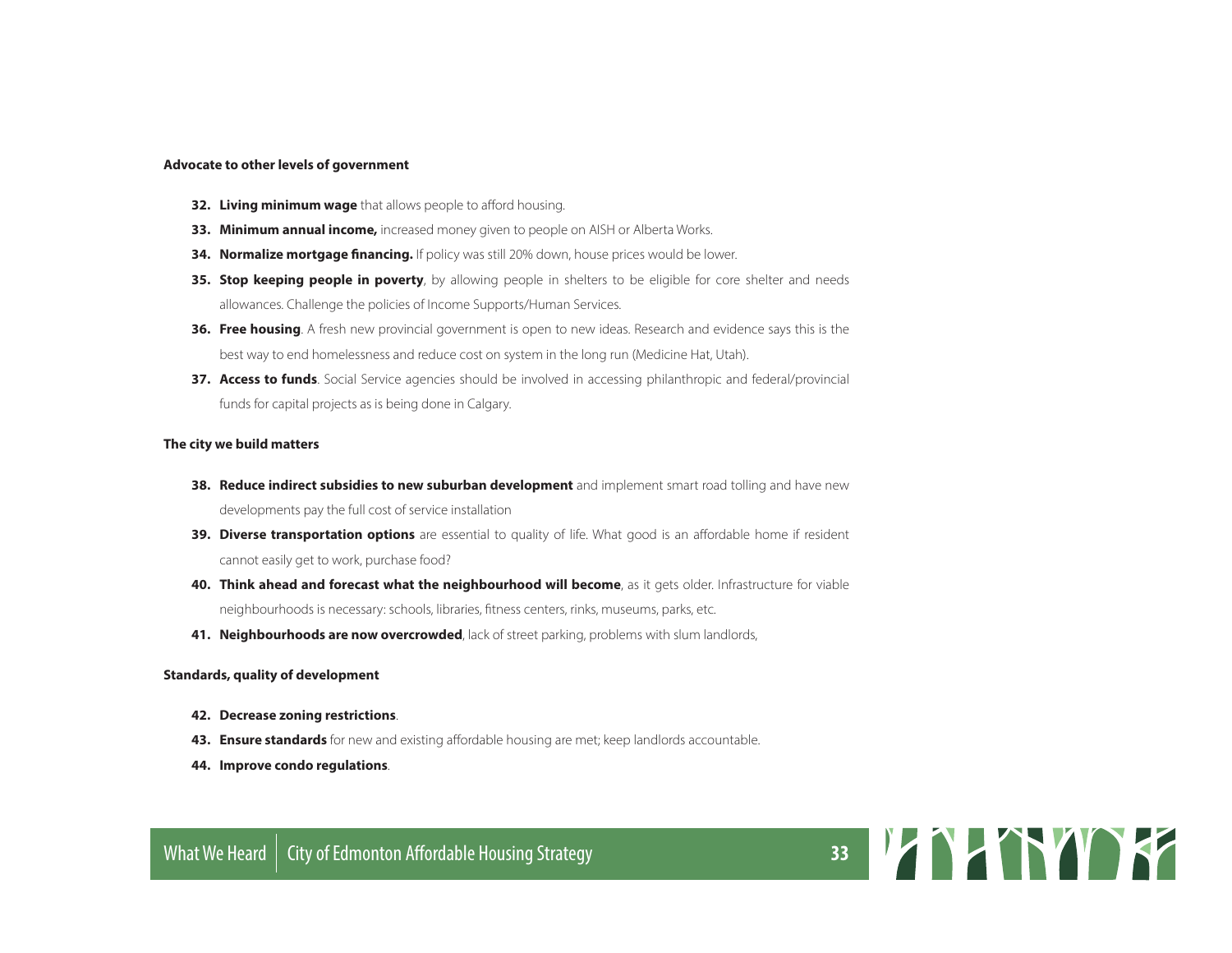#### **New arena**

- **45. Consider the impact** of new arena development on housing costs. Find ways to reduce large jumps in costs in northern downtown, an area traditionally offering more affordable units.
- **46. Concrete plan needed** to reduce negative impacts of gentrification
- **47. Create the conditions for affordable and beautiful homes and apartments** turned into condos for sale will attract people to move/live in the area and also clean up the area a bit. Homeowners have a vested interest to care, which can build community. Low income shouldn't have to mean living in an area that's not safe and happy to live in.

#### **Supports**

- **48. Help tenants stay in current place.** Incentives and grants to landlords to help a tenant stay in current place when not affordable. Help tenants learn how to care for their units, know their rights and be considerate of their neighbours.
- **49. Supports needed for people various needs**: visible and invisible disabilities and unable to work; mental illness; addiction; abuse.
- **50. People are needed to monitor** if the supports people need are in place.
- **51. Require new developments to have greater support**.
- **52. Think holistically**: additions, homelessness by choice, mental illness, hording. Many strategies and supports are needed for people to keep their homes, and to prevent homelessness
- **53. Rent to own**. Come up with a rent to own plan for low-income renters, perhaps in the community style buildings. Work hard and save money, and maybe one day be a good landlord.

#### **Taxation and accountability**

- **54. Implement land value tax**.
- **55. Audit funds and activities**. How can we ensure that grants and tax breaks are property allocated? How can we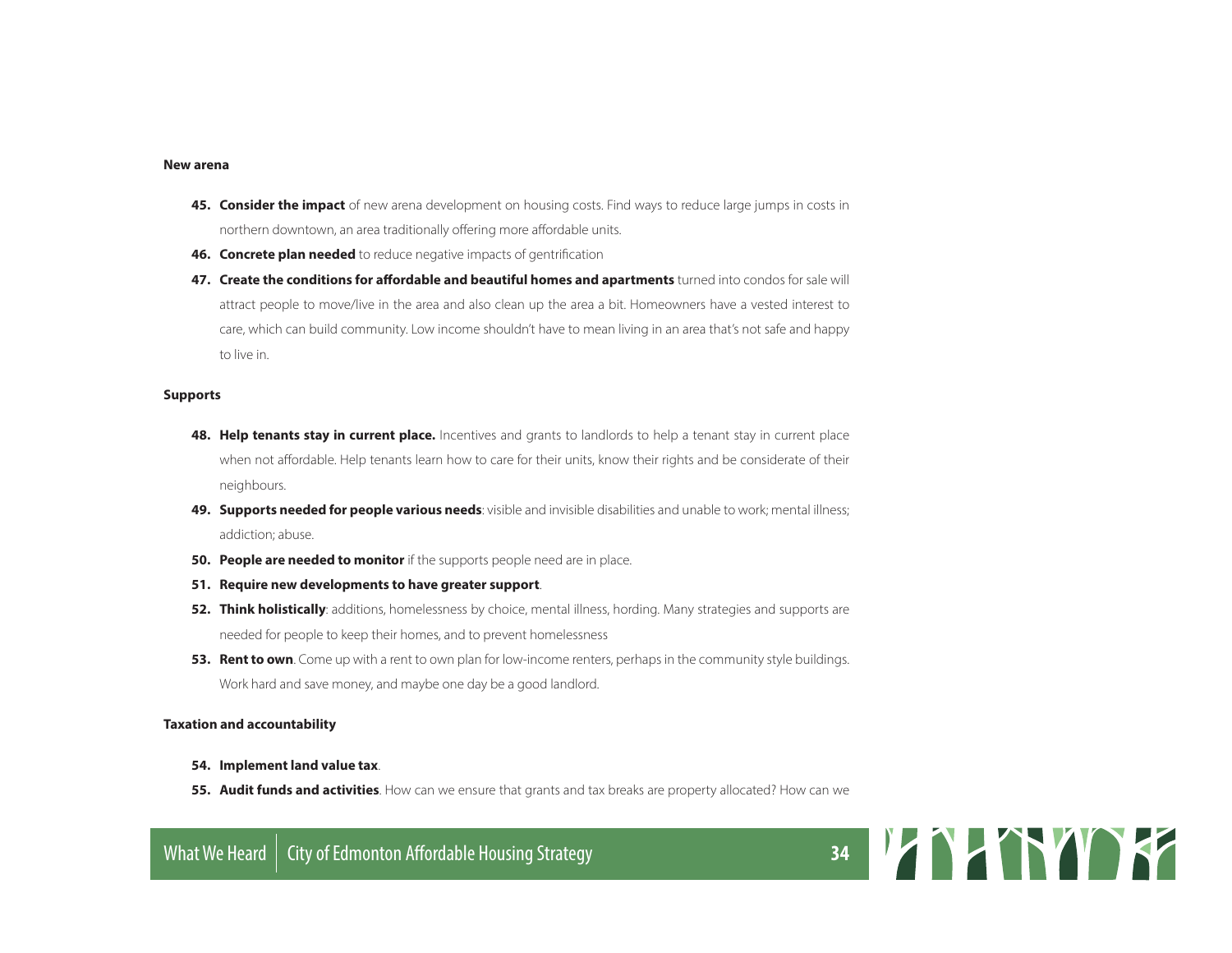make sure the most in need are being helped? Rules need to be upheld.

**56. Investigate and dissolve Capital City Housing**, now an empire and bureaucratic nightmare. Those trying to survive on low income are wide-ranging and all inclusive. An individual or family often wants to live where they have friends and know the area. CRHC denies anything other than what they have decreed.

#### **About Funding Cornerstones**

Our city government offers a program called Cornerstones that provides grants and incentives for affordable housing. As of April 2015, the current programs include: secondary suite grants of up to \$20,000 to help homeowners upgrade or build a secondary suite in their home. The Housing Opportunities Program for Edmonton (HOPE) provides up to \$20,000 to lowincome homeowners to upgrade their single-detached houses. Our city government also has a program called inclusionary housing, a program where 5% of units in select developments are purchased at 85% of market price, and subsequently rented as affordable housing to qualifying households. In addition, our city government has a program to fund the development of new construction of affordable housing. The online survey asked respondents about which of these programs are most important to continue, choosing from "not important", "somewhat important" or "important".

The development of new affordable housing projects had the highest support; rated as important by 67% of respondents, with an additional 19% saying it was somewhat important. Inclusionary of secondary suites housing had the second highest rating as important at 64%, with an additional 23% rating this as somewhat important. These two activities also had the fewest respondents indicating these activities were not important, at 12% and 11% respectively.

Cornerstones and HOPE were rated as less important, with respondents finding Cornerstones to be important for 35% of respondents, at 43% found it to be somewhat important. 40% found HOPE to be important; 37% found it to be somewhat important. 21% found Cornerstones to be not important; and 20% found HOPE to be not important.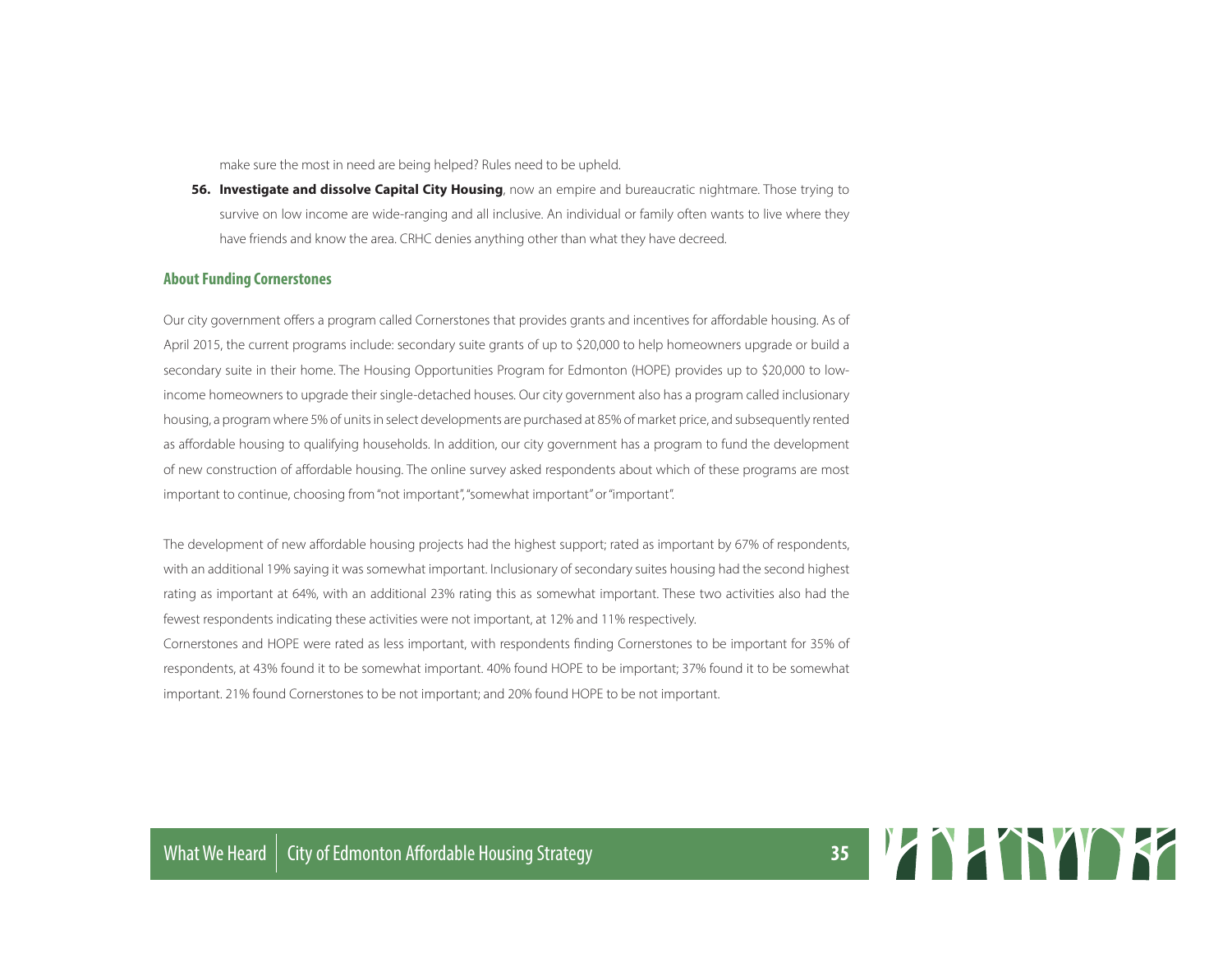#### **22 Ideas on What to Fund Through Grants and Incentives**

The following are actions named in the survey responses that relate specifically to grants and incentives that could be offered by our city government:

#### **What to continue**

- **1. Pathways** to housing program is awesome. Keep funding them Homeward Trust and Housing First programs.
- **2. Fund secondary suites**.

#### **Some new things to try**

- **3. Holistic approaches**, like helping people find jobs or get on AISH so they can maintain paying rent.
- **4. Financial support to individuals** to make them able to pay market rent (subsidies or rental rebates).
- **5. Incentives to private landlords** to rent to low-income individuals, those on AISH and Alberta Works.
- **6. Provide more intentional supportive housing options** for those who cannot maintain housing independently, including tenants with mental health issues but can live fairly independently.
- **7. Support renters' transition to home ownership**, rather than subsidize slum landlords.
- **8. Financial support for non-equity co-op housing** projects (purchase of land, co-op consultants), an on-going affordable housing option that is self-managed and builds community. Particularly suited for seniors who do not need to 'invest' in land.
- **9. Grow food locally**, in backyards, on roofs and in community gardens. City can buy excess food at lowered cost to give to food banks or open, subsidized markets to offer cheaper, fresh produce to families in need.
- **10. Put solar panels on homeowners roofs**; extra power that goes back into the grid can lower electricity costs to those struggling with electricity payments.
- **11. Incentives for lower utility costs** for low-income households.
- **12. Offer a home lottery**, like Halifax, to increase diversity and build inclusive communities. Also makes home ownership a viable option for low-income households.

*A lot of people would LOVE to live in a real house secondary suite instead of an apartment.*

*~ Online survey respondent*